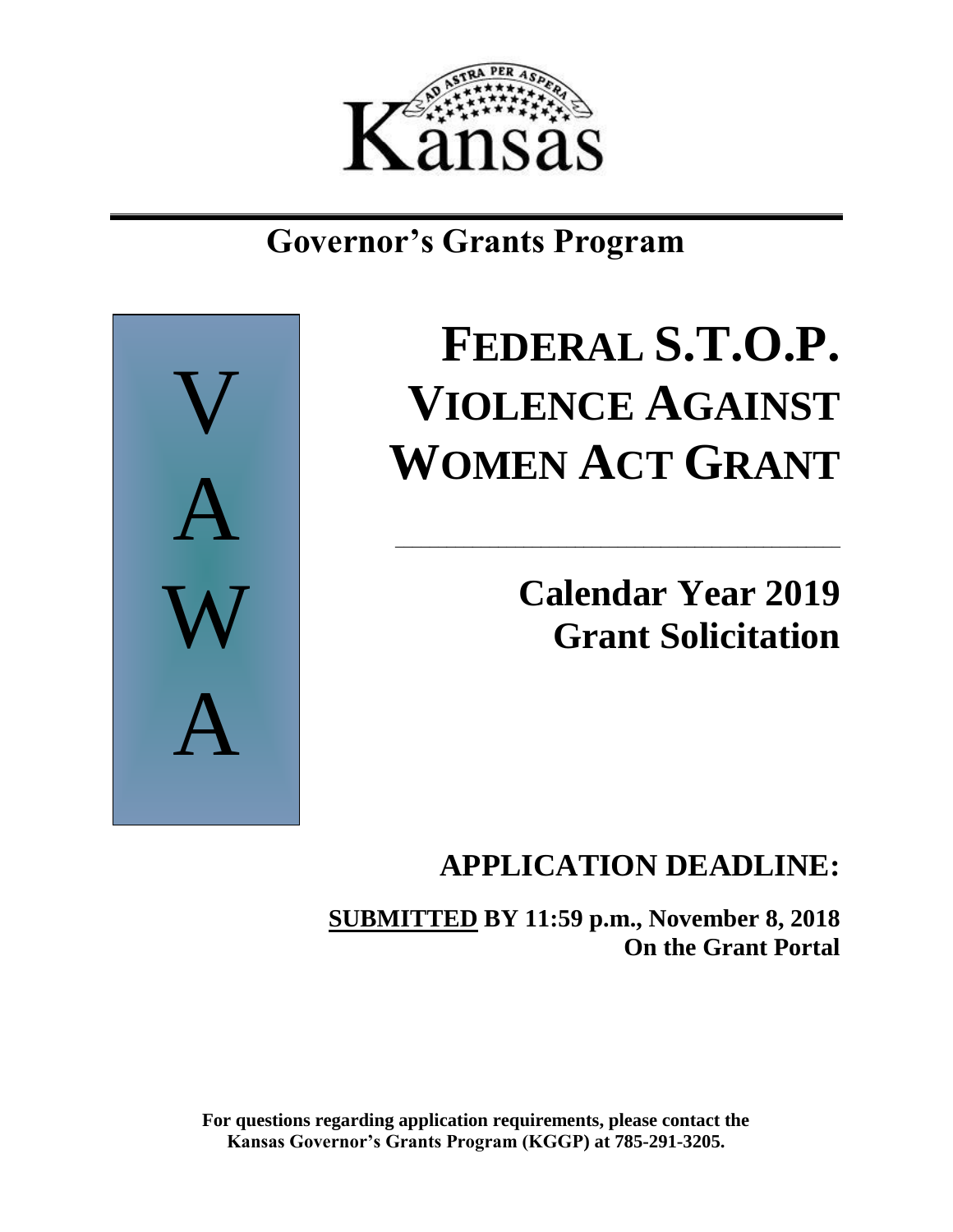# **Federal S.T.O.P. Violence Against Women Act Grant Guidelines**

# **Eligibility Criteria**

The following information provides guidelines and requirements specific to the Federal Services\*Training\*Officers\*Prosecutors Violence Against Women Formula Grant Program (S.T.O.P. VAWA). The S.T.O.P. VAWA grant was established through the 1995 Violence Against Women Act and Reauthorization Act of 2013. The S.T.O.P. VAWA supports communities in their efforts to develop and strengthen effective law enforcement and prosecution strategies to combat violent crimes against women; develop and strengthen victim services in cases involving violent crimes against women; and promote a coordinated community response to victims of domestic violence, dating violence, sexual assault/rape, and stalking.

Approximately **\$2 million** will be available for grant awards. According to federal guidelines, the allocation of funds must meet the parameters outlined below.

- A minimum of 25 percent for law enforcement, 25 percent for prosecution, five percent to courts, and 30 percent for nonprofit, community, and faith-based victim service organizations. The remaining 15 percent may be allocated at the discretion of the Kansas Governor's Grants Program (KGGP) within the parameters of the Federal S.T.O.P. VAWA guidelines.
- Within the 30 percent of funds allocated to victim services, a minimum of 10 percent will be distributed to culturally specific community-based organizations, defined as organizations providing services that are "primarily directed toward racial and ethnic minority groups."
- A minimum of 20 percent of funds will be allocated to projects that meaningfully address sexual assault, including stranger rape, acquaintance rape, alcohol or drug-facilitated rape, and rape within the context of an intimate partner relationship.
- No more than 5 percent of funds may be used to conduct public awareness or community education campaigns or related activities to broadly address domestic violence, dating violence, sexual assault, or stalking (project purpose area number 20 on page six).

Grant awards are made to communities where applicants can demonstrate work with criminal justice agencies and victim service providers in responding to victims' needs and holding offenders accountable for their actions. Available grant funds may be awarded to units of state and local government; Native American Tribes; and nonprofit, community, or faith-based organizations for the defined grant project purposes. Nonprofit, community, or faith-based organizations must be registered with the Kansas Secretary of State and have proof of exempt status as determined by the Internal Revenue Service.

# **Use of Grant Funds**

In July 2017, the KGGP, with the valuable assistance of key stakeholders, developed the 2018- 2021 Kansas STOP Violence Against Women Implementation Plan to guide the administration of this federal S.T.O.P. VAWA program over the next several years. Applicants are strongly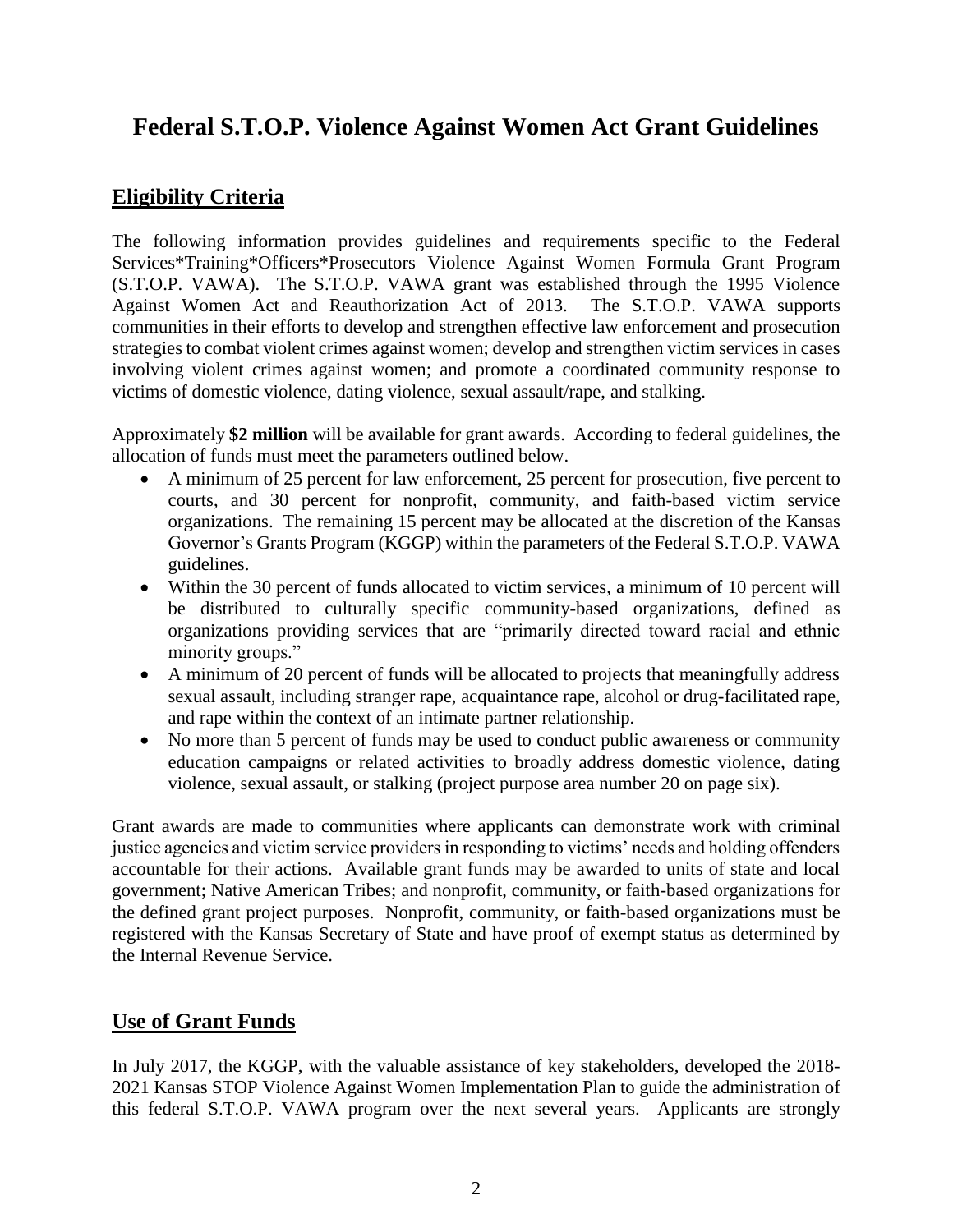encouraged to review the [Kansas STOP Violence Against Women Implementation Plan](http://www.grants.ks.gov/opportunities/federal-s-t-o-p-violence-against-women-grant-(s-t-o-p-vawa)) and consider how the proposed S.T.O.P. VAWA project fits into the described Kansas priorities, approaches, and goals. Specific emphasis will be expected in reporting on the Outcome Measures listed. **Applications that clearly support the objectives of the Plan will take precedence to the extent feasible when subgrant awards are determined. Additionally, applicants that received 2018 S.T.O.P. VAWA funding must provide tangible measured results regarding the implementation of their 2018 grant project.**

Grant funds may only be used for one or more of the following federal grant project purposes:

- 1. Training law enforcement officers, judges, other court personnel, and prosecutors to more effectively identify and respond to violent crimes against women, including the crimes of domestic violence, dating violence, sexual assault, and stalking, including the appropriate use of nonimmigrant status under subparagraphs  $(T)$  and  $(U)$  of section  $101(a)(15)$  of the Immigration and Nationality Act (8 U.S.C. §1101(a)).
- 2. Developing, training, or expanding units of law enforcement officers, judges, other court personnel, and prosecutors specifically targeting violent crimes against women, including the crimes of domestic violence, dating violence, sexual assault, and stalking.
- 3. Developing and implementing more effective police, court, and prosecution policies, protocols, orders, and services specifically devoted to preventing, identifying, and responding to violent crimes against women, including the crimes of domestic violence, dating violence, sexual assault, and stalking, as well as the appropriate treatment of victims.
- 4. Developing, installing, or expanding data collection and communication systems, including computerized systems, linking police, prosecutors, and courts or for the purpose of identifying, classifying, and tracking arrests, protection orders, violations of protection orders, prosecutions, and convictions for violent crimes against women, including the crimes of domestic violence, dating violence, sexual assault, and stalking.
- 5. Developing, enlarging, or strengthening victim services and legal assistance programs, including domestic violence, dating violence, sexual assault, and stalking programs, developing or improving delivery of victim services to underserved populations, providing specialized domestic violence court advocates in courts where a significant number of protection orders are granted, and increasing reporting and reducing attrition rates for cases involving violent crimes against women, including crimes of domestic violence, dating violence, sexual assault, and stalking.
- 6. Developing, enlarging, or strengthening programs addressing the needs and circumstances of Indian tribes in dealing with violent crimes against women, including the crimes of domestic violence, dating violence, sexual assault, and stalking.
- 7. Supporting formal and informal statewide, multidisciplinary efforts, to the extent not supported by state funds, to coordinate the response of state law enforcement agencies, prosecutors, courts, victim services agencies, and other state agencies and departments, to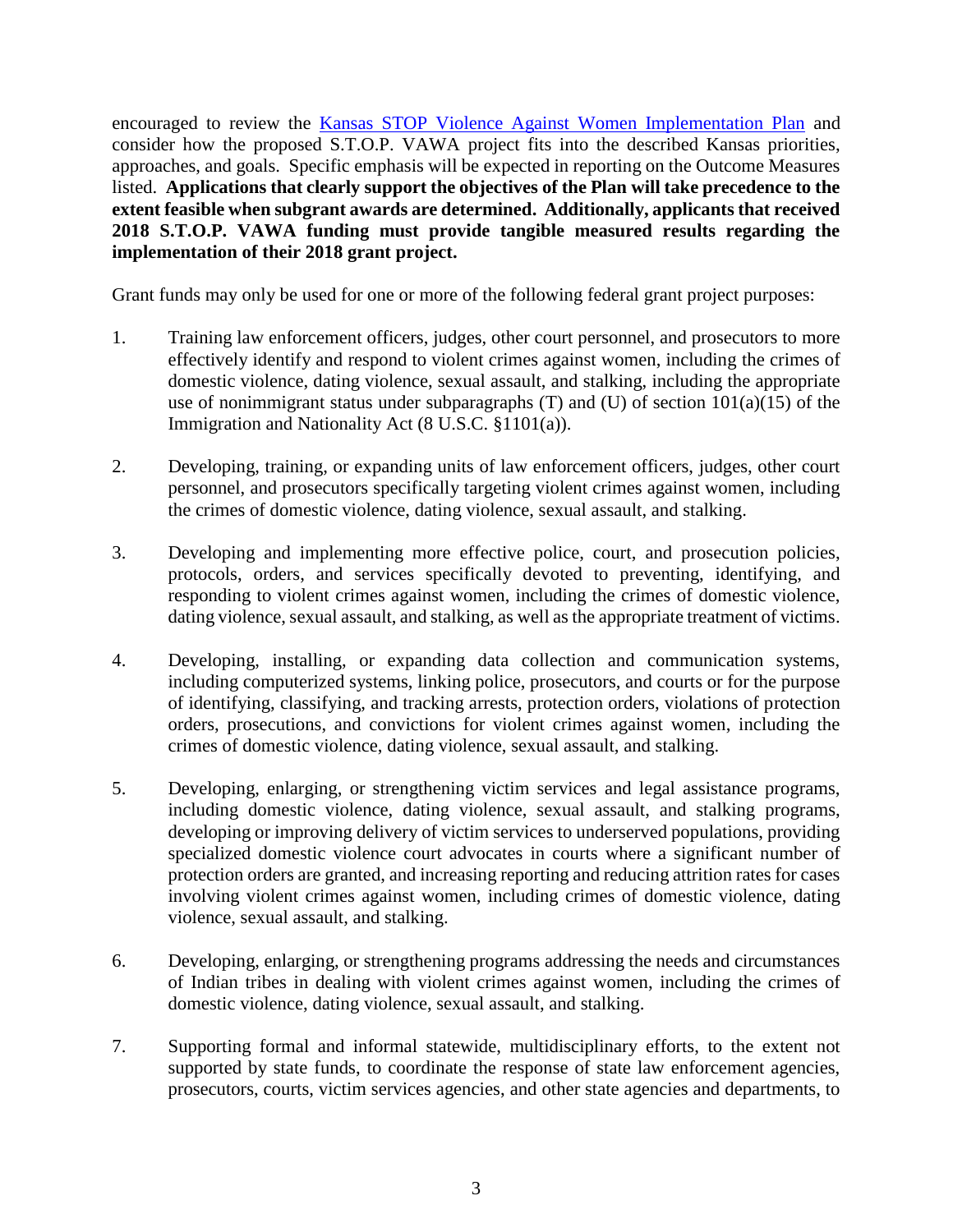violent crimes against women, including the crimes of domestic violence, dating violence, sexual assault, and stalking.

- 8. Training of sexual assault forensic medical personnel examiners in the collection and preservation of evidence, analysis, prevention, and providing expert testimony and treatment of trauma related to sexual assault.
- 9. Developing, enlarging, or strengthening programs to assist law enforcement, prosecutors, courts, and others to address the needs and circumstances of older and disabled women who are victims of domestic violence, dating violence, sexual assault, or stalking, including recognizing, investigating, and prosecuting instances of such violence or assault and targeting outreach and support, counseling, and other victim services to such older and disabled individuals.
- 10. Providing assistance to victims of domestic violence and sexual assault in immigration matters.
- 11. Maintaining core victim services and criminal justice initiatives, while supporting complementary new initiatives and emergency services for victims and their families.
- 12. Supporting the placement of special victim assistants (to be known as "Jessica Gonzales Victim Assistants") in local law enforcement agencies to serve as liaisons between victims of domestic violence, dating violence, sexual assault, and stalking and personnel in local law enforcement agencies in order to improve the enforcement of protection orders. Jessica Gonzales Victim Assistants shall have expertise in domestic violence, dating violence, sexual assault, or stalking and may undertake the following activities:
	- developing, in collaboration with prosecutors, courts, and victim service providers, standardized response policies for local law enforcement agencies, including the use of evidence-based indicators to assess the risk of domestic and dating violence homicide and prioritize dangerous or potentially lethal cases;
	- notifying persons seeking enforcement of protection orders as to what responses will be provided by the relevant law enforcement agency;
	- referring persons seeking enforcement of protection orders to supplementary services (such as emergency shelter programs, hotlines, or legal assistance services); and
	- taking other appropriate action to assist or secure the safety of the person seeking enforcement of a protection order.
- 13. Providing funding to law enforcement agencies, nonprofit nongovernmental victim services providers, and state, tribal, territorial, and local governments (to be known as the Crystal Judson Domestic Violence Protocol Program) to promote:
	- the development and implementation of training for local victim domestic violence service providers, and to fund victim services personnel, to be known as "Crystal Judson Victim Advocates," to provide supportive services and advocacy for victims of domestic violence committed by law enforcement personnel;
	- the implementation of protocols within law enforcement agencies to ensure consistent and effective responses to the commission of domestic violence by personnel within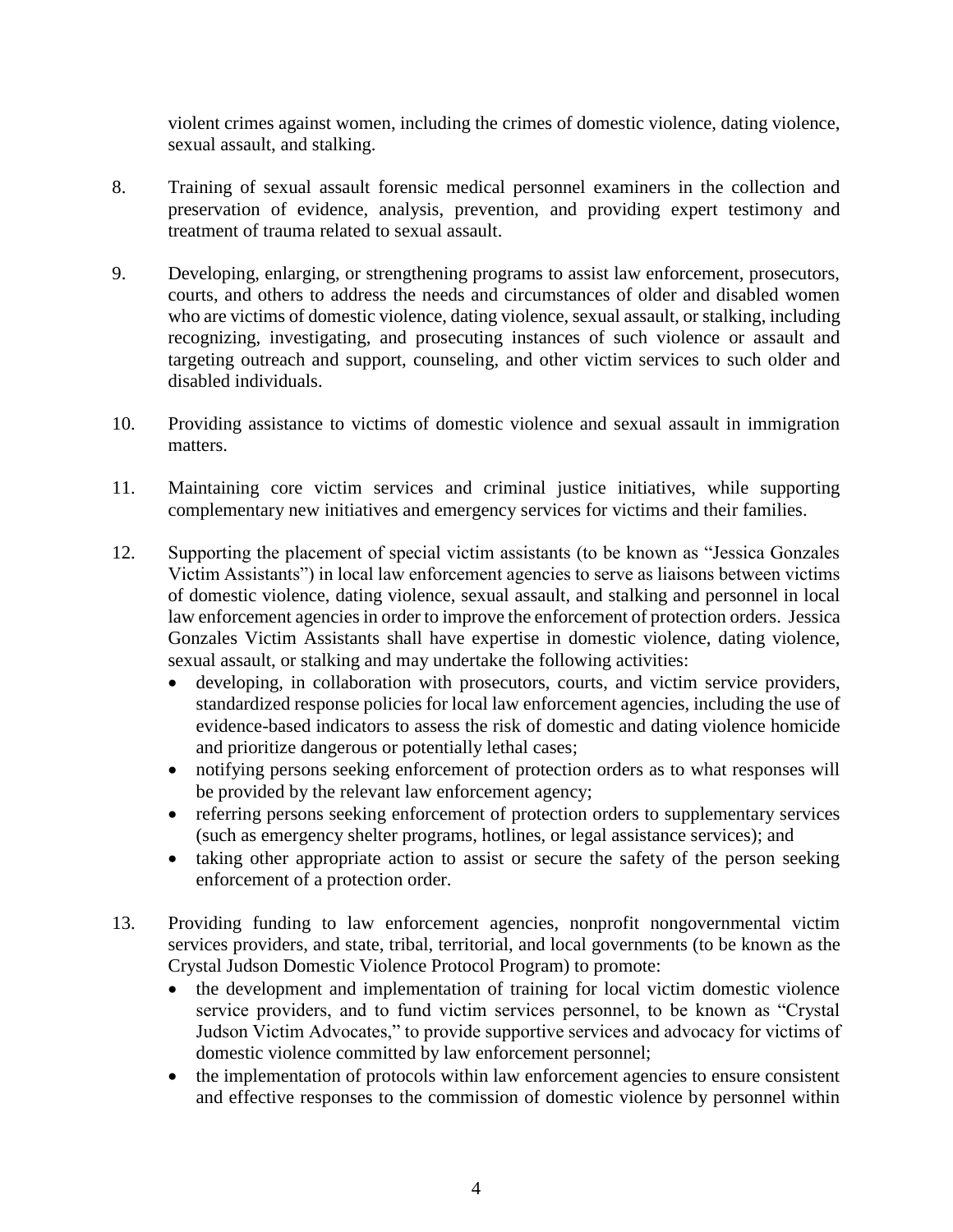such agencies such as the model policy promulgated by the International Association of Chiefs of Police ("Domestic Violence by Police Officers: A Policy of the IACP, Police Response to Violence Against Women Project" July 2003); and

• the development of such protocols in collaboration with state, tribal, territorial, and local victim services providers and domestic violence coalitions.

**NOTE:** Any law enforcement, state, tribal, territorial, or local government agency receiving funding under the Crystal Judson Domestic Violence Protocol Program shall, on an annual basis, receive specialized training from domestic violence and sexual assault nonprofit organizations on the topic of incidents of domestic violence committed by law enforcement personnel and, once every two years, provide a report of the adopted protocol to the U.S. Department of Justice, including a summary of progress in implementing such protocol. The KGGP must notify and provide the Office on Violence Against Women with a list of subgrantee recipients awarded S.T.O.P. VAWA funds under the Crystal Judson Domestic Violence Protocol Program and ensure that all subgrantees satisfy the requirements of this paragraph.

- 14. Developing and promoting state, local, or tribal legislation and policies that enhance best practices for responding to domestic violence, dating violence, sexual assault, and stalking.
- 15. Developing, implementing, or enhancing Sexual Assault Response Teams, or other similar coordinated community responses to sexual assault.
- 16. Developing and strengthening policies, protocols, best practices, and training for law enforcement agencies and prosecutors relating to the investigation and prosecution of sexual assault cases and the appropriate treatment of victims.
- 17. Developing, enlarging, or strengthening programs addressing sexual assault against men, women, and youth in correctional or detention settings. In particular, this will include ensuring the availability of advocacy services for those victims of sexual assault who are incarcerated that meet the standards issued under the Prison Rape Elimination Act (PREA), including accompaniment during forensic exams and investigatory interviews, crisis intervention, emotional support services, and referrals, as well as training for those advocates. For further information regarding the PREA standards, applicants may contact the Kansas Department of Corrections PREA Coordinator's office at 785-291-3074.
- 18. Identifying and conducting inventories of backlogs of sexual assault evidence collection kits and developing protocols and policies for responding to and addressing such backlogs, including protocols and policies for notifying and involving victims.
- 19. Developing, enlarging, or strengthening programs and projects to provide services and responses targeting male and female victims of domestic violence, dating violence, sexual assault, or stalking, whose ability to access traditional services and responses is affected by their sexual orientation or gender identity, as defined in section 249(c) of title 18, United States Code.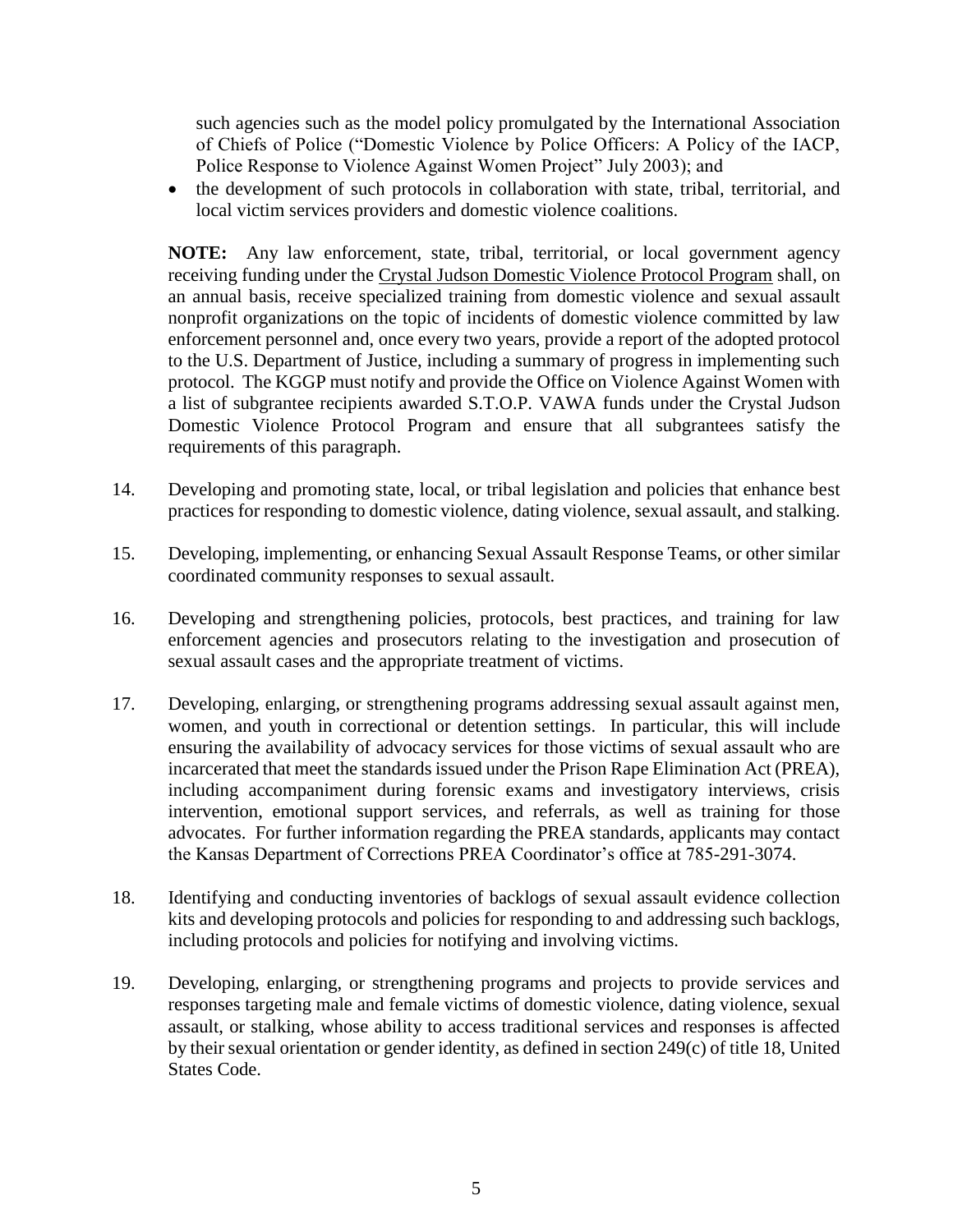20. Developing, enhancing, or strengthening prevention and educational programming to address domestic violence, dating violence, sexual assault, or stalking, with not more than 5 percent of the amount allocated to a state to be used for this purpose.

# **Match Requirements**

The purpose of matching contributions is to increase the resources available to the projects supported by grant funds. Matching contributions of 25 percent (non-federal cash or in-kind services) of the total cost of each S.T.O.P. VAWA grant project (federal grant award plus match) are required for each S.T.O.P. VAWA funded grant project, with the exception of any tribe or nonprofit victim service organization, which are exempt from the match requirement if receiving funds from the 30 percent allocation for victim service organizations.

| Example: | <b>Total Grant Project Cost</b> | $=$ \$50,000 |
|----------|---------------------------------|--------------|
|          | 75% Federal Share               | $= $37,500$  |
|          | 25% Match                       | $=$ \$12,500 |

For purposes of this grant program, in-kind match may include donations of expendable equipment, office supplies, workshop or classroom materials, work space, or the monetary value of time contributed by professional and technical personnel and other skilled and unskilled labor, if the services they provide are an integral and necessary part of a funded grant project. The value placed on donated services must be consistent with the rate of compensation paid for similar work in the applicant's organization. If the required skills are not found in the applicant's organization, the rate of compensation must be consistent with the local labor market. In either case, fringe benefits may be included in the valuation. The value placed on loaned or donated equipment may not exceed its fair market value. The value of donated space may not exceed the fair rental value of comparable space as established by an independent appraisal of comparable space and facilities in privately owned buildings in the same locality. The basis for determining the value of personnel, services, materials, equipment, and space must be documented. **Volunteer services must be documented and, to the extent feasible, supported by the same methods used by the applicant for its employees**.

The U.S. Department of Justice **DOJ Grants Financial Guide** effective edition governs the source of the non-federal match. Generally, cash match must be funds from non-federal sources that are committed for the approved grant project. Please refer to the Federal OJP Financial Guide effective edition for all allowable sources of cash match.

**All funds designated as match are restricted to the same uses as the Federal S.T.O.P. VAWA Grant Project funds and must be expended within the grant project period.**

# **Activities That May Compromise Victim Safety**

Enhancing victim safety and offender accountability is a guiding principle underlying the S.T.O.P. VAWA grant. Experience shows responses by the authorities may have the effect of minimizing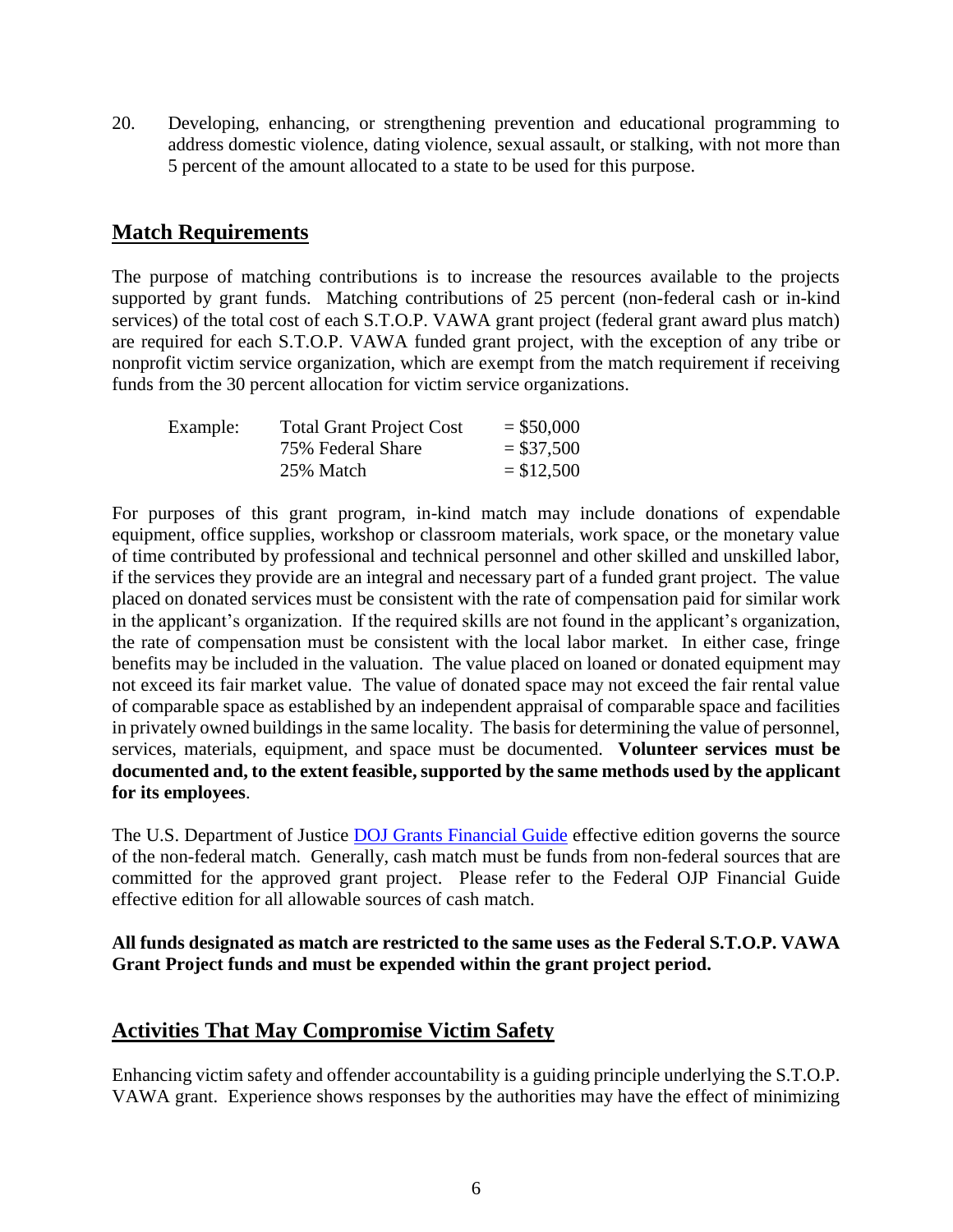or trivializing the offender's behavior. Accordingly, consistent with the goals of ensuring victim safety while holding perpetrators accountable for the criminal conduct, applicants shall not propose grant projects that include any activities that may jeopardize victim safety, deter or prevent physical or emotional healing for victims, or allow offenders to escape responsibility for their actions. Such activities include:

- Procedures or policies that exclude victims from receiving safe shelter, advocacy services, counseling, and other assistance based on their actual or perceived sex, age, immigration status, race, religion, sexual orientation, gender identity, mental health condition, physical health condition, criminal record, work in the sex industry, or the age and/or gender of their children;
- Procedures or policies that compromise the confidentiality of information and/or privacy of persons receiving OVW-funded services;
- Procedures or policies that require victims to take certain actions in order to receive services (e.g. seek an order of protection, receive counseling, participate in couples counseling or mediation, report to law enforcement, seek civil or criminal remedies, etc.);
- Procedures or policies that fail to include conducting safety planning with victims;
- Project design and budget that fail to account for the access needs of participants with disabilities and participants who have limited English proficiency or who are Deaf or hard of hearing;
- The use of pre-trial diversion programs without prior OVW review and approval of the program or the automatic placement of offenders in such programs;
- Couples counseling, family counseling, or any other manner of joint victim-offender counseling as a routine or required response to domestic violence, dating violence, sexual assault, or stalking, or in situations in which child sexual abuse is alleged;
- Offering or ordering anger management programs for offenders as a substitute for batterer's intervention programs;
- Policies or procedures that require victims to report the crime to law enforcement, participate in the criminal justice system, or seek a protection or restraining order against the offender, and penalize them for failing to do so;
- Procedures of policies that deny victims and non-abusing parents or caretakers and their children access to services based on their involvement with the perpetrator;
- Requiring survivors to meet restrictive conditions in order to receive services (e.g. background checks of victims, clinical evaluations to determine eligibility for services) or other screening processes that elicit information that is not necessary for services, such as questions about immigration status, gender identity, sexual orientation, disability, physical or mental health, and work on criminal history that the service provider does not need to know about to provide services safely;
- Relying on batterer intervention programs that do not use court monitoring to hold batterers accountable for their behavior;
- Policies and procedures that fail to account for the physical safety of victims;
- Enforcing or promoting nuisance abatement ordinances, crime-free housing ordinances, or crime-free lease addenda (often associated with crime-free housing programs) that require or encourage the eviction of tenants or residents who may be victims of domestic violence, sexual assault, dating violence, or stalking. See the U.S. Department of Housing and Urban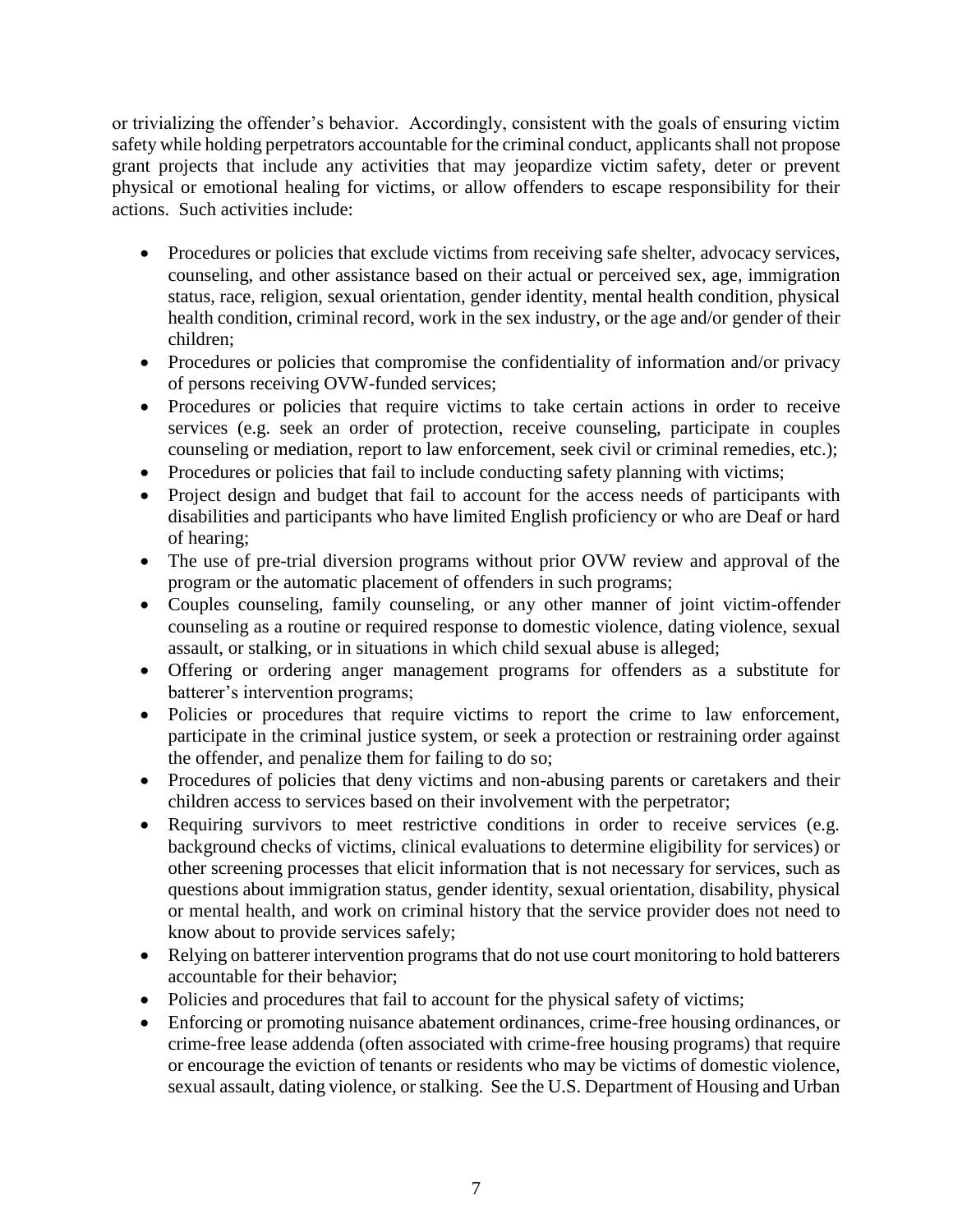Development for [guidance](https://www.hud.gov/sites/documents/FINALNUISANCEORDGDNCE.PDF) on how such ordinances and addenda may violate the Fair Housing Act; and

• Policies of procedures that require testing of sexual assault forensic evidence in cases where the victim obtained a medical forensic exam but has not chosen to participate in the criminal justice system.

# **Limitations on the Use of Grant Funds**

The following limitations apply to the S.T.O.P. VAWA grant program:

- Grant funds shall not be used to support projects that target violence against children, unless addressing domestic violence, dating violence, sexual assault, or stalking against teen victims.
- Grant funds shall not be used to purchase standard issued law enforcement items or equipment, including uniforms, safety vests, shields, weapons, bullets, and armory or to support chemical dependency or alcohol abuse programs that are not an integral part of a court-mandated batterer intervention program.
- Grant funds shall only be used to support the development or presentation of a domestic violence, dating violence, sexual assault, and/or stalking curriculum for primary or secondary schools as it directly relates to project purpose area number 20 on page six, which is limited to no more than five percent of the state's total S.T.O.P. VAWA award for the year.
- Grant funds shall only be used to conduct public awareness or community education campaigns or related activities as it directly relates to project purpose area number 20 on page six, which is limited to no more than five percent of the state's total S.T.O.P. VAWA award for the year.
- Grant project funds shall not be used for applying for this grant, fundraising, grant writing, lobbying, board development, or research projects or for any training directed at any of these subject areas.
- Grant project funds cannot be used to pay for magazine subscriptions, printing or disseminating agency newsletters, or membership dues or fees.
- Grant project funds cannot be used as direct payment to any victim or dependent of a victim of domestic violence, dating violence, sexual assault, or stalking. The use of gift cards for victims or their dependents is not an allowable expenditure.
- Grant funds used for fringe benefit costs shall not be charged to the project at an amount exceeding the proportion of personnel costs supported by S.T.O.P. VAWA funds.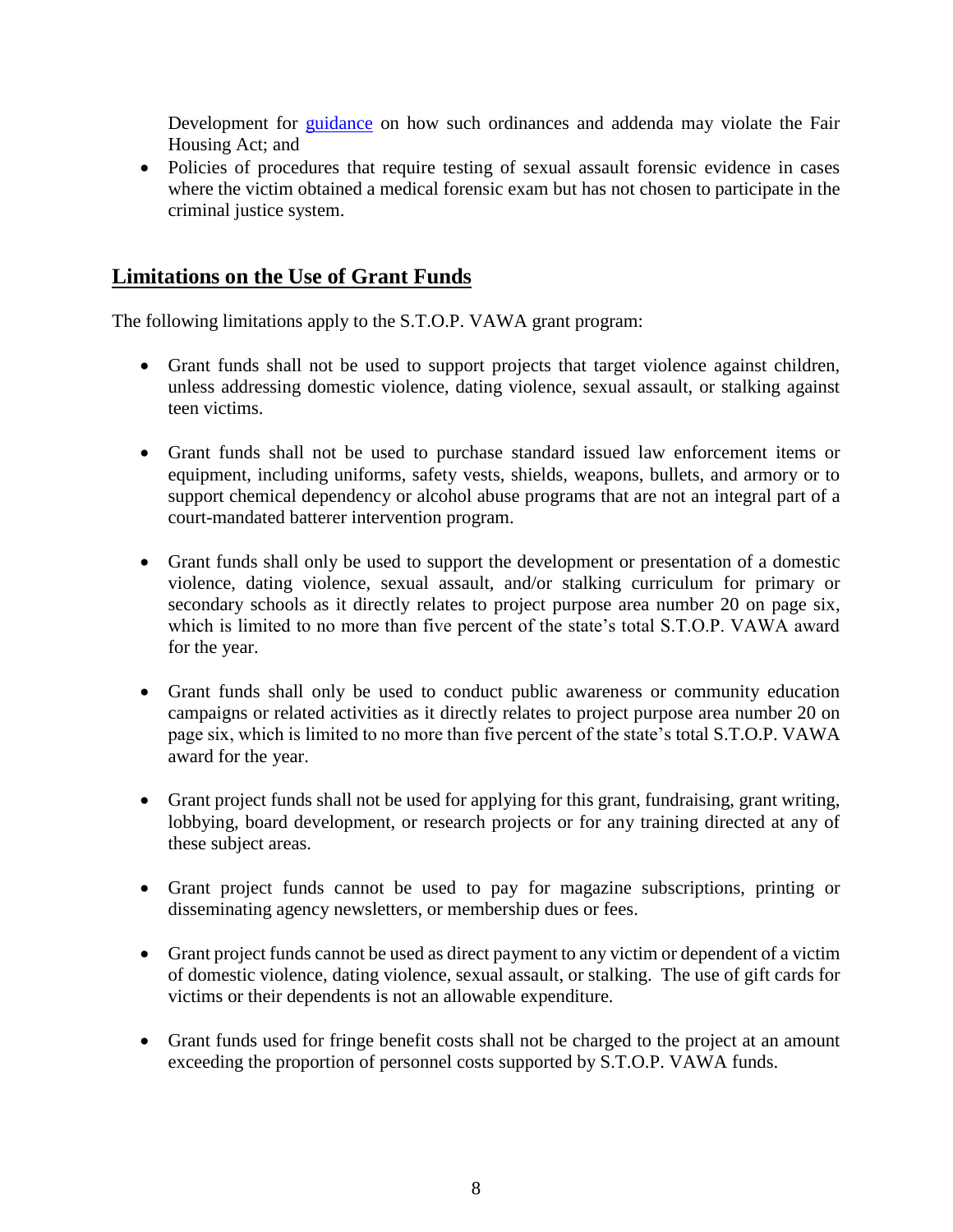- Grant project funds for training or conference attendance outside of the State of Kansas are generally not allowable unless necessary and essential to the grant project's success. The applicant must demonstrate that comparable training is not available in Kansas.
- Grant project funds shall not be used to purchase food and/or beverages for any meeting, conference, training, or other event. No food and/or beverages can be purchased with other funds that would constitute program income for a federal grant award. This restriction does not impact direct payment of per diem amounts to individuals in a travel status under the applicant's travel policy.
- Grant project funds shall not be used to reimburse mileage, lodging, meal, and other travel expenses in excess of the applicant's approved policy rate or the current federal per diem rates, whichever is lower. If the applicant chooses to reimburse at a rate in excess of the current federal rate, per its agency policy, grant funds administered by the KGGP shall not be used to make up the difference.
- Equipment and hardware are generally unallowable unless necessary and essential to the grant project's success. To the extent practicable, all equipment purchased with grant funds must be American made and the subgrantee must retain documentation of research conducted for such products. For purposes of this application and grant program, equipment is defined as assets with a useful life of one year or more and a cost of \$500 or more.
- Construction; land and/or property acquisitions; modifications to buildings, including minor renovations (such as painting or carpeting); or vehicle purchases are unallowable. This includes mortgage payments.

Misuse of grant funds may result in a range of penalties, including suspension of current and future funds, suspension or debarment from federal grants, recoupment of monies provided under a grant, and civil and/or criminal penalties.

The use of grant project funds is prohibited for grant projects that offer a low probability of improving services to victims of domestic violence, dating violence, sexual assault, stalking, and other violent crimes against women as determined by fiscal and grant project compliance reviews.

# **Supplanting**

S.T.O.P. VAWA funds shall be used to supplement, **not** supplant, other federal, state, or local funds that would otherwise be available for victims of violence against women. The following guidelines should be used in determining the supplanting of funds. Although the examples provided below relate specifically to staffing scenarios, supplanting is not limited to personnel. Supplanting can occur in any budget line item if sufficient documentation cannot support that a S.T.O.P. VAWA grant award has not replaced funds otherwise available for the same program or purpose.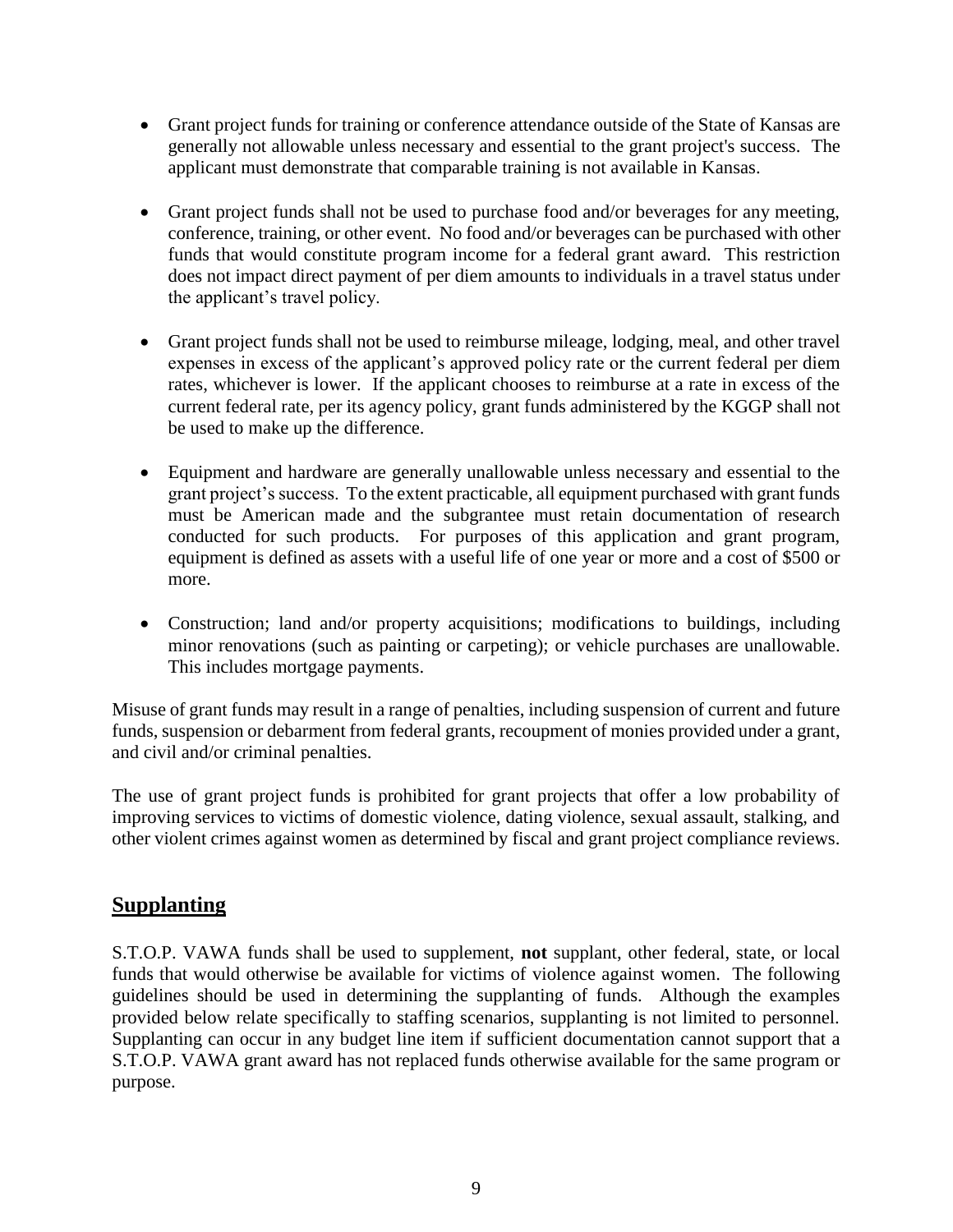#### **Guidance Regarding Supplanting**

- **Defined:** To reduce federal, state, or local funds for an activity specifically because S.T.O.P. VAWA funds are available (or expected to be available) to fund that same activity. S.T.O.P. VAWA funds must be used to **supplement** existing federal, state, or local funds for program activities and may **not replace** federal, state, or local funds that have been appropriated or allocated for the same purpose. Additionally, S.T.O.P. VAWA funds may not replace federal, state, or local funding that is required by law. In instances where a question of supplanting arises, the applicant or subgrantee may be required to substantiate that the reduction in funding from other resources occurred for reasons other than the receipt or expected receipt of S.T.O.P. VAWA funds.
- Example 1 Organization A appropriated or otherwise secured funds in FY19 for salary and benefits for two victim advocates. In FY19, Organization A is awarded S.T.O.P. VAWA funds designated for the hiring of two additional victim advocates. Organization A expended the S.T.O.P. VAWA funds as intended, and now has four victim advocates.

In this scenario, Organization A has used S.T.O.P. VAWA funds to supplement existing funds for program activities. Thus, supplanting has **not** occurred. If any of the victim advocates had left the organization during FY19 and Organization A did not follow established recruitment procedures to replace these advocates, nor utilized S.T.O.P. VAWA funding for those positions for other purposes, supplanting **would** have occurred.

Example 2 Organization B appropriated or otherwise secured funds in FY18 for salary and benefits for two victim advocates. Due to budget projections for FY19, Organization B expects to lay off one victim advocate (facts that Organization B is able to substantiate). In FY19, Organization B is awarded S.T.O.P. VAWA funds designated for the hiring of one additional victim advocate. At the beginning of FY19, Organization B lays off one victim advocate and uses S.T.O.P. VAWA funds to continue the salary and benefits for the other victim advocate.

> In this scenario, Organization B will use S.T.O.P. VAWA funds to pay the salary and benefits for the one victim advocate who would have been laid off but for the availability of S.T.O.P. VAWA funds. Therefore, supplanting has **not** occurred.

Example 3 Organization C appropriates or otherwise secures funds in FY19 for salary and benefits for two victim advocates. Organization C plans to use S.T.O.P. VAWA funds to pay the salaries of two additional victim advocates. Subsequently, however, Organization C opts to use two current experienced employees for this effort, and uses S.T.O.P. VAWA funds to pay their salaries and benefits. In doing so, Organization C determined that the remaining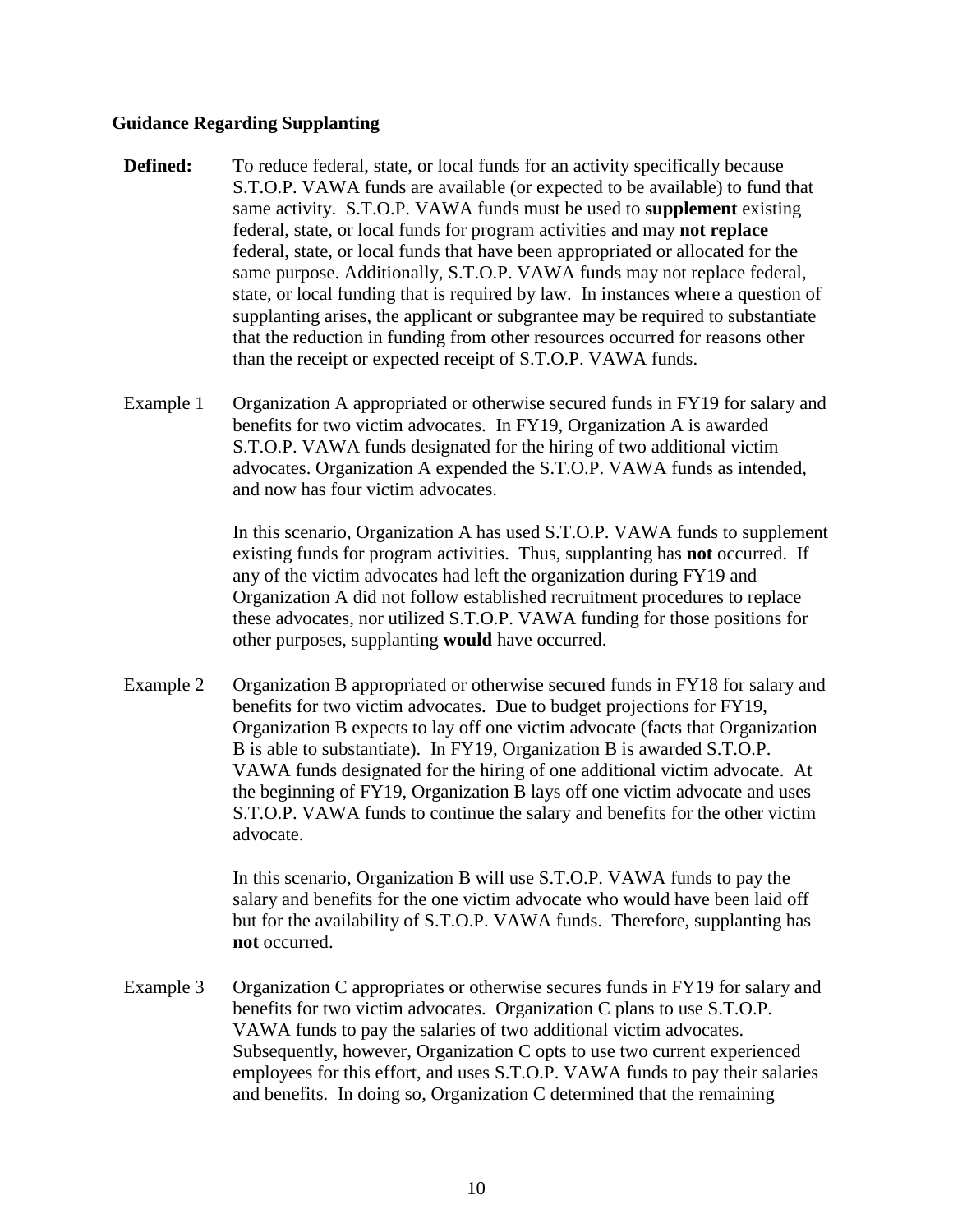employees could handle the services and did not attempt to backfill the positions.

In this scenario, by replacing existing funds with S.T.O.P. VAWA funds, supplanting **has** occurred. Although Organization C may use experienced staff to fill the new S.T.O.P. VAWA-funded victim advocate positions, use of the S.T.O.P. VAWA funds has not **supplemented** funds for program activities, but has **replaced** those funds through Organization C's decision not to hire replacements for staff designated for S.T.O.P. VAWA-funded activities.

# **Consultation and Documentation Requirement**

Applications must include written documentation showing that tribal or local prosecution, law enforcement, courts, and government agencies have consulted with tribal or local victim services programs during development of their grant applications to ensure that proposed activities and equipment acquisitions promote the safety, confidentiality, and economic independence of victims of domestic violence, sexual assault, stalking, and dating violence.

# **Grant Application Deadline**

Grant applications must be submitted via the Grant Portal **by 11:59 p.m. November 8, 2018.** [Grant Portal instructions](http://grants.ks.gov/docs/default-source/how-to-guides/application-portal-instructions.pdf?sfvrsn=4) for submitting applications via the Grant Portal are provided at the [KGGP](http://www.grants.ks.gov/resources/getting-started)  [Resource page.](http://www.grants.ks.gov/resources/getting-started)

# **Grant Project Period**

Grant projects funded under S.T.O.P. VAWA shall be for a period of 12 months from January 1, 2019, to December 31, 2019. Any funds not expended by December 31, 2019, must be returned to the KGGP.

# **Grant Recipient Compliance and Reporting Requirements**

If S.T.O.P. VAWA grant funds are awarded to the applicant, subgrantees will be expected to comply with the S.T.O.P. VAWA grant program requirements set out in the grant assurances, reporting requirements, and any requirements arising as a result of a compliance review. The KGGP will conduct a compliance review of each S.T.O.P. VAWA grant award. Failure to comply with these requirements may result in suspension or termination of grant funding.

In addition, subgrantees must comply with all applicable state and federal statutes, rules, and regulations; the provisions of the Federal Office of Management and Budget (OMB) Uniform Guidance for Federal Awards, [2 C.F.R.](http://www.ecfr.gov/cgi-bin/text-idx?SID=2c6d1c9f8de1f9619110b4599d84a234&mc=true&node=pt2.1.200&rgn=div5#_top) Part 200; and the U.S. Department of Justice [DOJ Grants](http://ojp.gov/financialguide/DOJ/index.htm)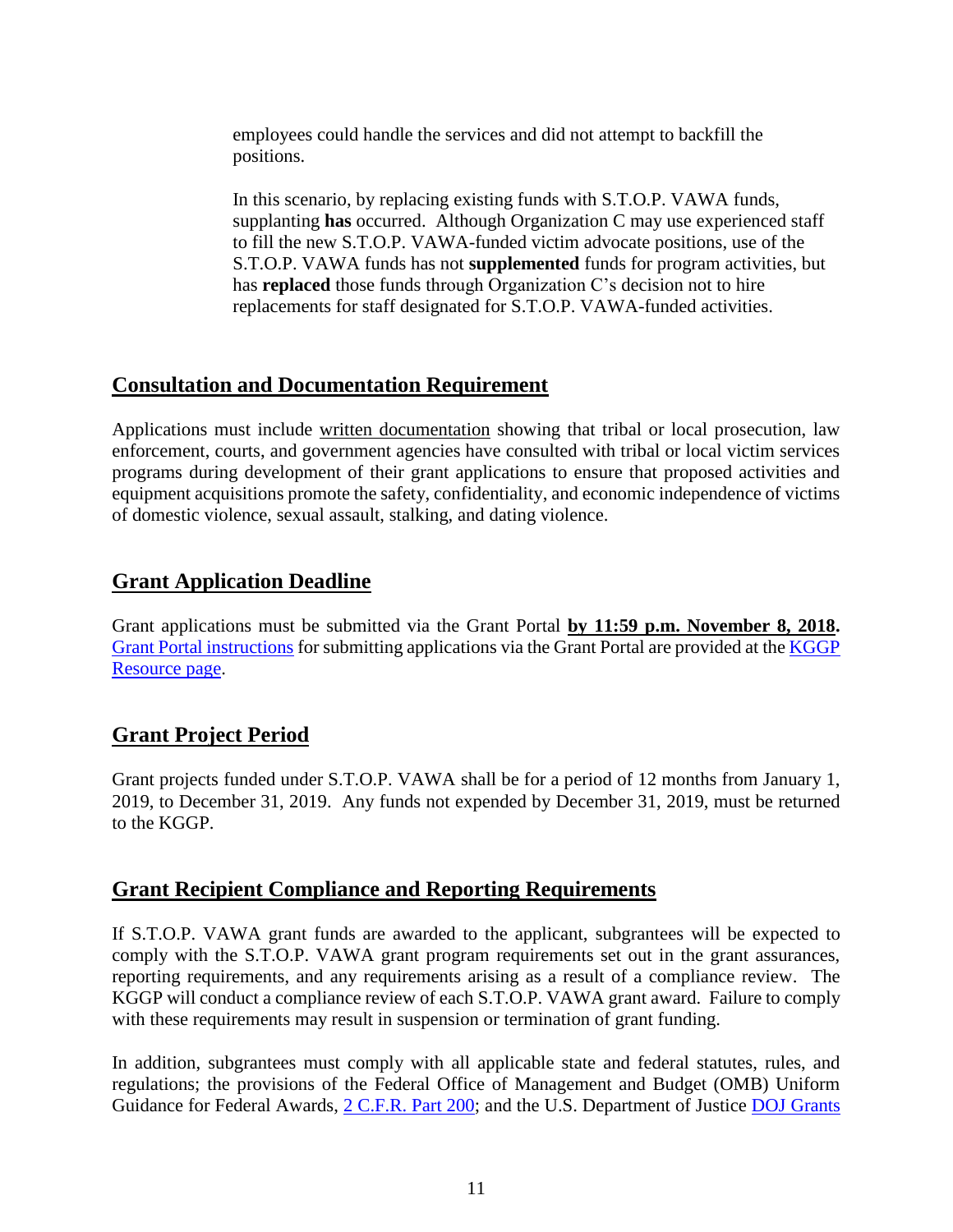[Financial Guide](http://ojp.gov/financialguide/DOJ/index.htm) effective edition, which includes maintaining appropriate programmatic and financial records that fully disclose the amount and disposition of S.T.O.P. VAWA funds. This includes, but is not limited to:

- Financial documentation for disbursements;
- Daily time and activity records specifying time and type of service devoted to allowable S.T.O.P. VAWA activities;
- Grant project files;
- The portion of the grant project supplied by other sources of revenue;
- Job descriptions;
- Contracts for services:
- Statistical documentation: and
- Other records that facilitate an effective audit and grant analysis for compliance.

Agencies receiving a S.T.O.P. VAWA grant are required to submit the following reports:

- **EEOP** Certification must be current with the U.S. Department of Justice, Office of Justice Programs, Office of Civil Rights.
- The **Five Most Highly Compensated Officers** Certification must be submitted to open the award.
- Monthly **Financial Status Report** provides fiscal information on expenditures made during the month. Monthly reimbursements are made based on these expenditure reports. These reports are due 20 calendar days after the end of each month or the first business day.
- Quarterly **Grant Project Narrative Report** provides a narrative description of the activities and services provided with grant project funds. These reports are due 20 calendar days after the end of each calendar quarter or the first business day.
- The **Projection of Final Expenditures Report** is due October  $20<sup>th</sup>$  or the first business day.
- The **Annual Progress Report** is due 20 days following the end of the grant project period.
- Any other reporting procedures that may be required by the federal government or the KGGP.

Subgrantees submitting late, incorrect, or incomplete reports will not receive payment until the next scheduled payments for grant programs. Repeatedly late reports, failure to submit reports or supporting documentation required by the grant assurances, or failure to respond to compliance review findings in the timeframe provided will result in the suspension of grant funds. The subgrantee must come into compliance with grant requirements before grant funds will be paid.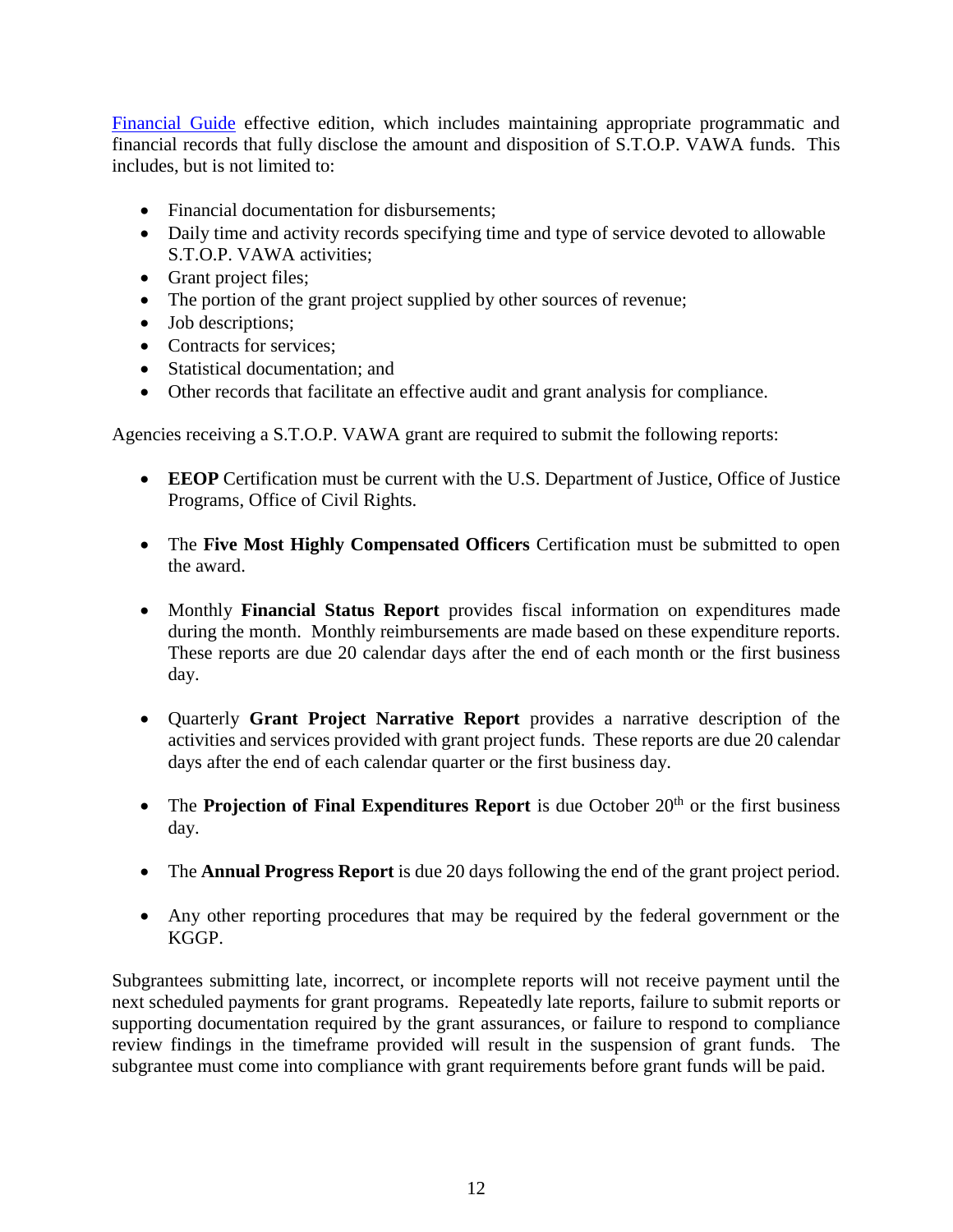Copies of all financial and statistical supporting documentation must be maintained by the agency for a period of five years following the closeout of the grant award.

# **Review of Applications**

A grant review committee may assist the KGGP in determining grant awards for the Federal S.T.O.P. VAWA grant program. Applicants will be notified via the Grant Portal of the grant award decision. Please do not call regarding the status of an application.

Each grant application will be evaluated using the following criteria:

- Applicant support of the goals and objectives of the Kansas STOP Violence Against [Women Implementation Plan;](http://www.grants.ks.gov/docs/default-source/Grant-Reports/final-ffy-2017-2020-stop-vawa-implementation-plan.pdf?sfvrsn=2)
- Record of successful implementation of services in the victim services/criminal justice field;
- Quality of any needs assessment in terms of proposed services;
- Demonstration of clear, measurable and appropriate grant project objectives and activities that are consistent with the purpose areas outlined in the grant application instructions;
- The efficacy of evaluative components, both programmatic and fiscal;
- Relevant budget information;
- Submission of all required documents and a complete application; and
- Applicant agency's ability to fulfill all of the requirements of the S.T.O.P. VAWA grant program.

Applications submitted incomplete, with *any* missing components or information, will receive consideration only after all other successfully completed applications have been considered.

# **Resource and Contact Information**

Visit the [KGGP Resource page](http://www.grants.ks.gov/resources/getting-started) for more guidance on specific steps of submitting an application via the Grant Portal and for detailed [Grant Portal instructions.](http://grants.ks.gov/docs/default-source/how-to-guides/application-portal-instructions.pdf?sfvrsn=4) For technical assistance regarding the S.T.O.P. VAWA grant program guidelines or application submission, contact the Kansas Governor's Grants Program at 785-291-3205.

# **What an Application Must Include**

Please read all grant requirements and instructions before completing the grant application. Submit application documents in 12 pt. Times New Roman, number the pages of the Project Narrative, and title each document filename as indicated below. Do not submit any section of the application in landscape format. Do not submit any items not specified in the instructions.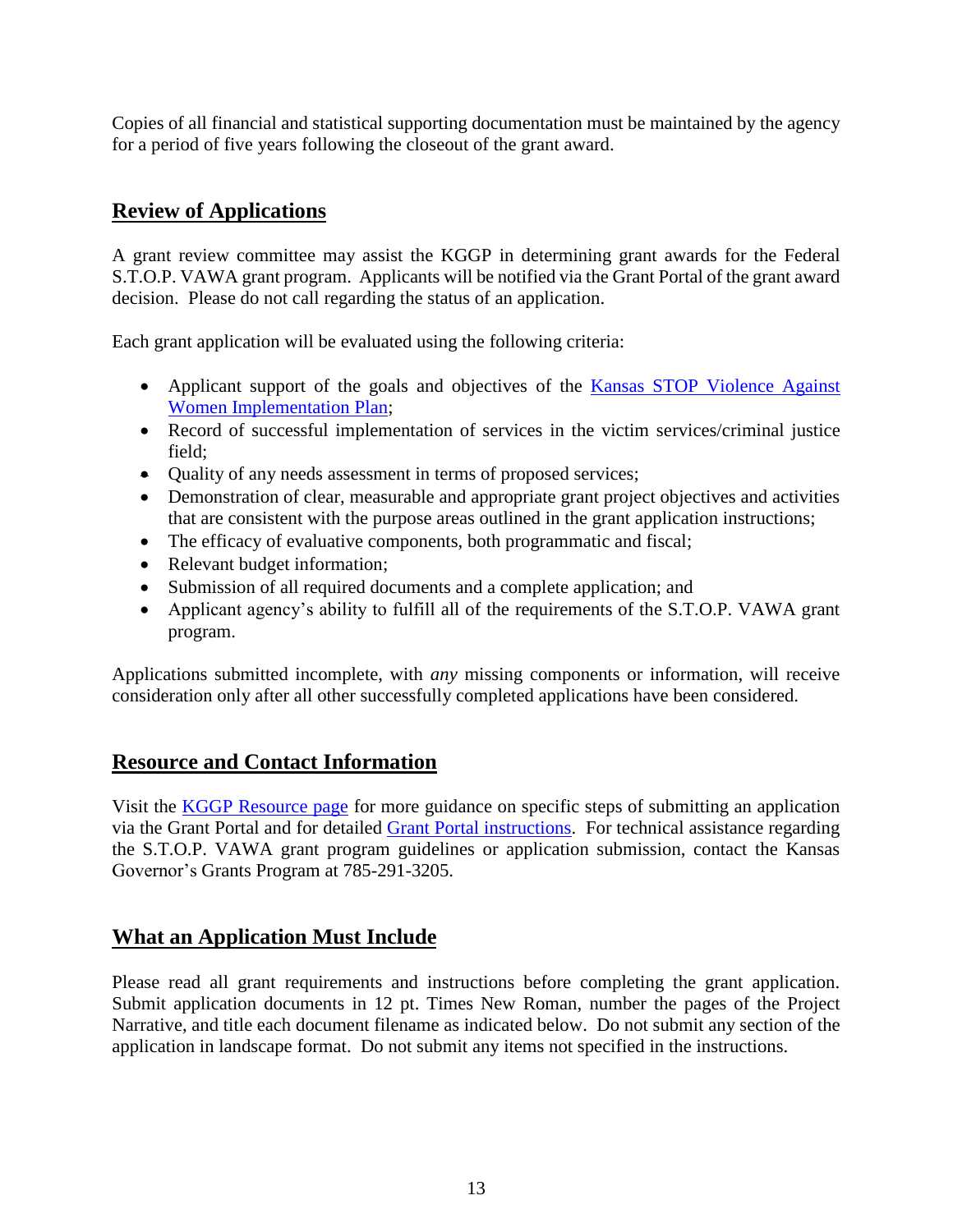The application must include the following items:

- \_\_\_\_\_ General Information
- **\_\_\_\_\_** Project Narrative
- \_\_\_\_\_ Grant Project Budget
- \_\_\_\_\_ Agency Budgets
- **Proof of 501(c)(3) status (if applicable)**
- \_\_\_\_\_ Certificate of Good Standing (if applicable)
- \_\_\_\_\_ Board of Directors Information (if applicable)
- \_\_\_\_\_ Letter Regarding Consultation (if applicable)

# **General Information**

Applicants must complete the General Information page online. Please note that the language provided in the "Brief Description of Proposed Grant Project" field may be utilized on public websites and documents to describe the purpose of the project and accomplishments of the grant program.

# **Project Narrative**

The following items must be included in the Project Narrative. Include each item in the order listed below and clearly label each section. The Project Narrative pages shall be numbered and shall not exceed 20 pages.

#### **Prior Accomplishments**

If the applicant received a 2018 S.T.O.P. VAWA grant award, describe specific agency accomplishments from the previous period that were funded, in whole or in part, by S.T.O.P. VAWA grant project funds. Clearly state the 2018 approved Goals and Objectives and report the actual outcomes to date. Applicants must utilize the following format:

*2018 Goal I – 2018 Objective 1 –* **2018 Actual Outcome -**

Provide documented evidence and anecdotal examples that show how S.T.O.P. VAWA-funded goals and objectives were met or how progress was made toward achieving the stated goals and objectives. Provide statistics that document the project's performance and the timeframe represented by those statistics. Include the number of victims served by the project. Describe any evaluations that were conducted, explain the results, and describe how that information will be used to support and enhance the grant project.

#### **Problem Statement and Needs Assessment**

The submission of an application presumes there is a definable problem that will be addressed by the requested grant funds. Provide a detailed explanation of the problem that will be addressed, either in whole or in part, with the requested grant funds. Provide data that supports the problem to be addressed in the grant application and site the source of the data provided. Describe how the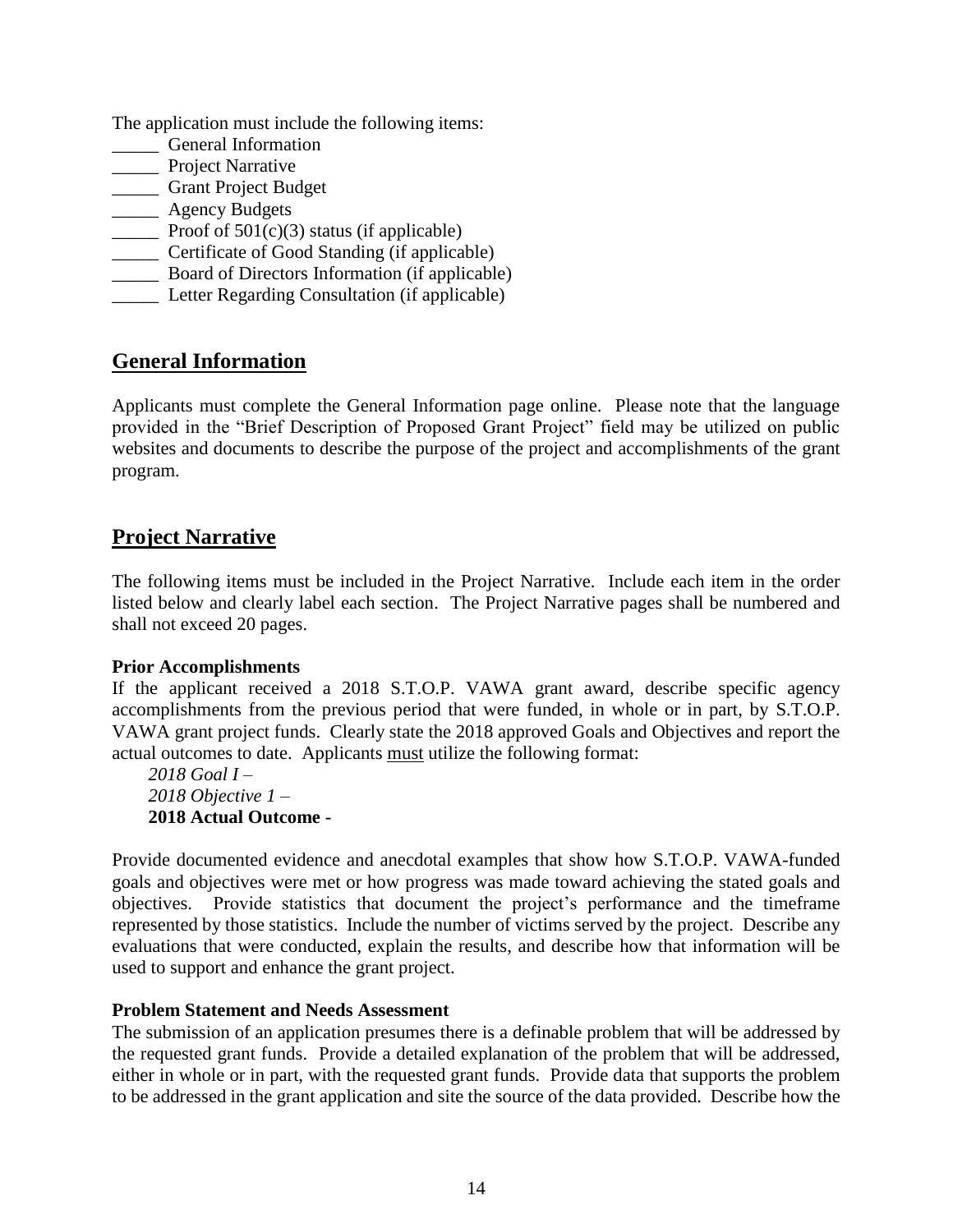grant funds will address the problem. Describe any needs assessment that was used to develop the problem statement, such as an evaluation of agency service activity or other assessment. If the applicant is comparing local data to state or national data, include information that either establishes the need locally or describes why the local community is limited in resources to address the problem.

#### **Justification of Need for Grant Funds/Increase Request**

All applicants must provide a justification of need for the grant funds requested. This justification must tie the financial need to the described problem statement and needs assessment. If the applicant received a 2018 S.T.O.P. VAWA award, explain why grant funds are needed to support the continuation of the project and why other funds are not available to support the project. In addition, if the applicant is requesting a new budget line item or funding increase to line items from the previous grant award, explain the need for additional funds and what additional activities and/or services will be provided. Describe how the increase to or addition of the new line item(s) is not supplanting other funds, per the definition provided on page nine of this document. If the expenses are existing agency costs or activities, the non-supplanting explanation must include a description of how they were previously supported and why that support cannot continue to be utilized. The applicant must ensure that any request for additional funds outlined in the Project Narrative corresponds to the grant project budget submitted. The applicant should state whether other funds have been sought to support the program and describe the outcome of those efforts.

#### **Grant Project Goal(s) and Objectives**

State the goal(s) of the proposed grant project. This should not be the goals of the entire agency, but should be specific to the proposed S.T.O.P. VAWA-supported project. However, the goals for the grant project should be consistent with the mission and overall goals of the agency, as well as the results of the needs assessment. Identify which of the 20 grant project purpose area(s), beginning on page three of this document, is being addressed by this proposed grant project.

List the objectives to be accomplished to achieve each goal listed. Objectives should be specific, measurable, realistic, and consistent with the goals of the grant project and cover a single event or outcome. Include the activities for each objective and explain how each objective will be measured. The applicant should incorporate the [Kansas STOP Violence Against Women](http://www.grants.ks.gov/opportunities/federal-s-t-o-p-violence-against-women-grant-(s-t-o-p-vawa))  [Implementation Plan](http://www.grants.ks.gov/opportunities/federal-s-t-o-p-violence-against-women-grant-(s-t-o-p-vawa)) Outcome Measures, found on pages 43 and 44 of the Plan, to the extent possible. Specifically identify any evidence-based programs and/or practices being incorporated into the proposed objectives and activities. Visit the [KGGP Resource page](http://www.grants.ks.gov/resources/getting-started) for more guidance on developing goals and measurable objectives.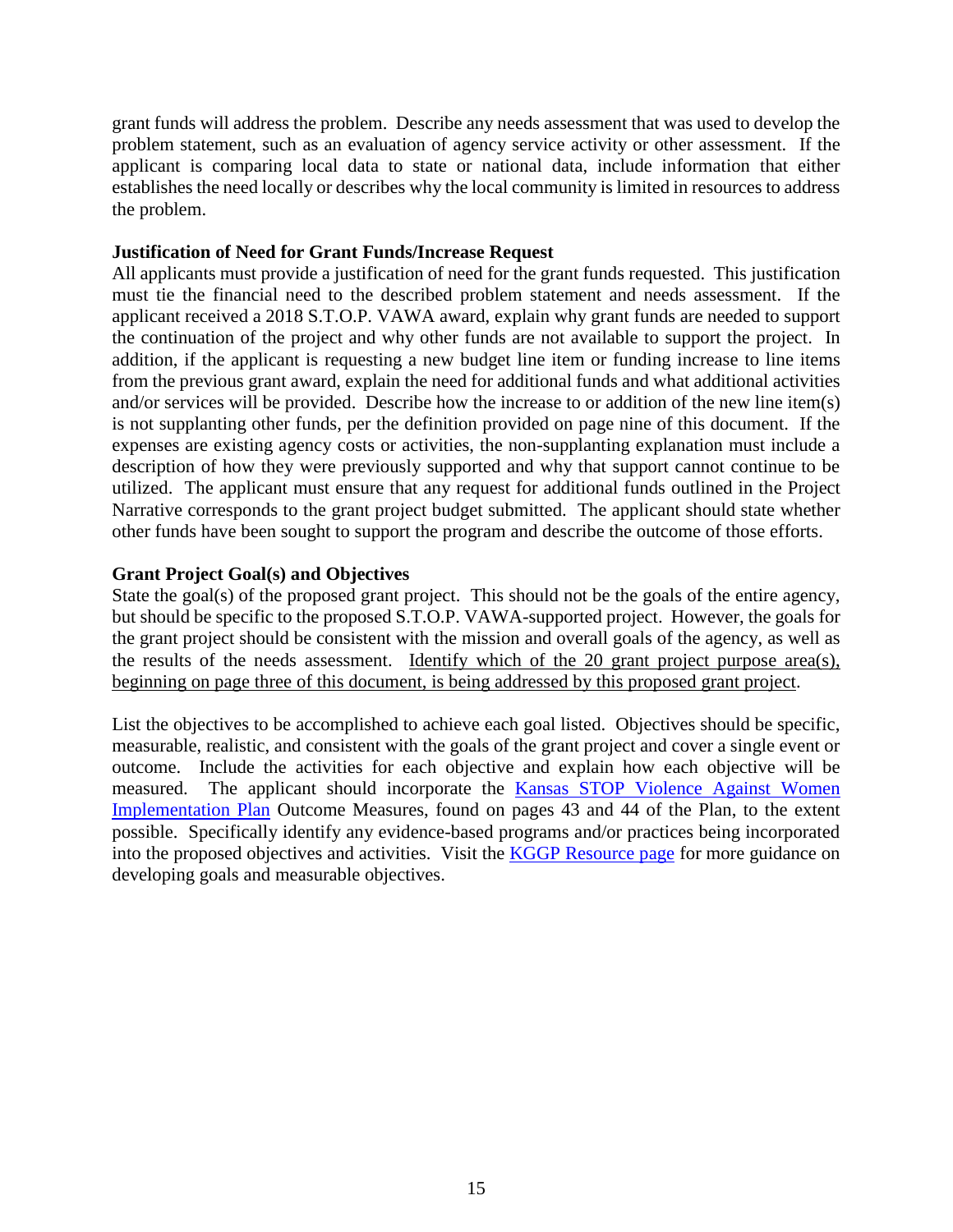#### **Example (Applicants must follow the format below):**

| Objective                              | <b>Activities / Time Frame</b>               | <b>Person Responsible</b> |  |
|----------------------------------------|----------------------------------------------|---------------------------|--|
| 1. Fill the Crimes Against Women       | $1(a)$ . Job opening will be posted.         | 1. Senior staff           |  |
| Prosecutor position                    | By January 15, 2019.                         |                           |  |
|                                        | 1(b). Interviews will be conducted.          |                           |  |
|                                        | By February 15, 2019.                        |                           |  |
|                                        | $1(c)$ . New hire will start.                |                           |  |
|                                        | By February 28, 2019.                        |                           |  |
| 2. 90% of victims will be prepared     | 2. Victims will be briefed (face to face) on | Prosecutor<br>2.<br>and   |  |
| to participate in the criminal justice | trial proceedings, terminology, etc. March   | Victim Coordinator        |  |
| process                                | 1 – December 31, 2019                        |                           |  |
| 3. 90% of victims will report having   | $3(a)$ . Coordinate with community partners  | 3.<br>Prosecutor and      |  |
| received information on available      | optimize<br>make<br>resources<br>and<br>to   | Victim Coordinator        |  |
| community resources                    | appropriate referrals.                       |                           |  |
|                                        | 3(b). Share community resource directory     |                           |  |
|                                        | with victims to ensure needs are met.        |                           |  |
|                                        | January $1 -$ December 31, 2019              |                           |  |
| 4. The number of offenders charged     | 4. Warrants will be issued and served in a   | Prosecutor<br>4.<br>and   |  |
| will increase by 25% over last year,   | timely manner.                               | Investigator              |  |
| from "XX" to "XX"                      | January $1 -$ December 31, 2019              |                           |  |

**Goal I:** Offenders will be held accountable through increased prosecution of domestic violence crimes. Federal grant project purpose #2

# **Grant Project Performance Measures and Results**

Grant recipients will be required to demonstrate how the grant project was implemented and if the project achieved the results expected based on the data collected and evaluated. The applicant should incorporate the [Kansas STOP Violence Against Women Implementation Plan](http://www.grants.ks.gov/opportunities/federal-s-t-o-p-violence-against-women-grant-(s-t-o-p-vawa)) Outcome Measures, found on pages 43 and 44 of the Plan, to the extent possible. Please provide the following information:

- Describe the process to be used for monitoring the implementation, progress, and outcomes of the grant project.
- Describe what data will be collected.
- Describe how the data collected will be used to ensure the success of the grant project.
- Describe the criteria that will be used to evaluate the activities and/or services provided through the proposed grant project.
- Explain how the proposed objectives will be measured and how it will be determined whether the proposed grant project is effectively and efficiently reaching the proposed goals and objectives.
- Describe what the grant project will achieve.

# **Grant Project Staff**

Provide a list of each staff member to be funded with the grant along with staff who will be responsible for monitoring and evaluating the grant project. Include the name, title, and a brief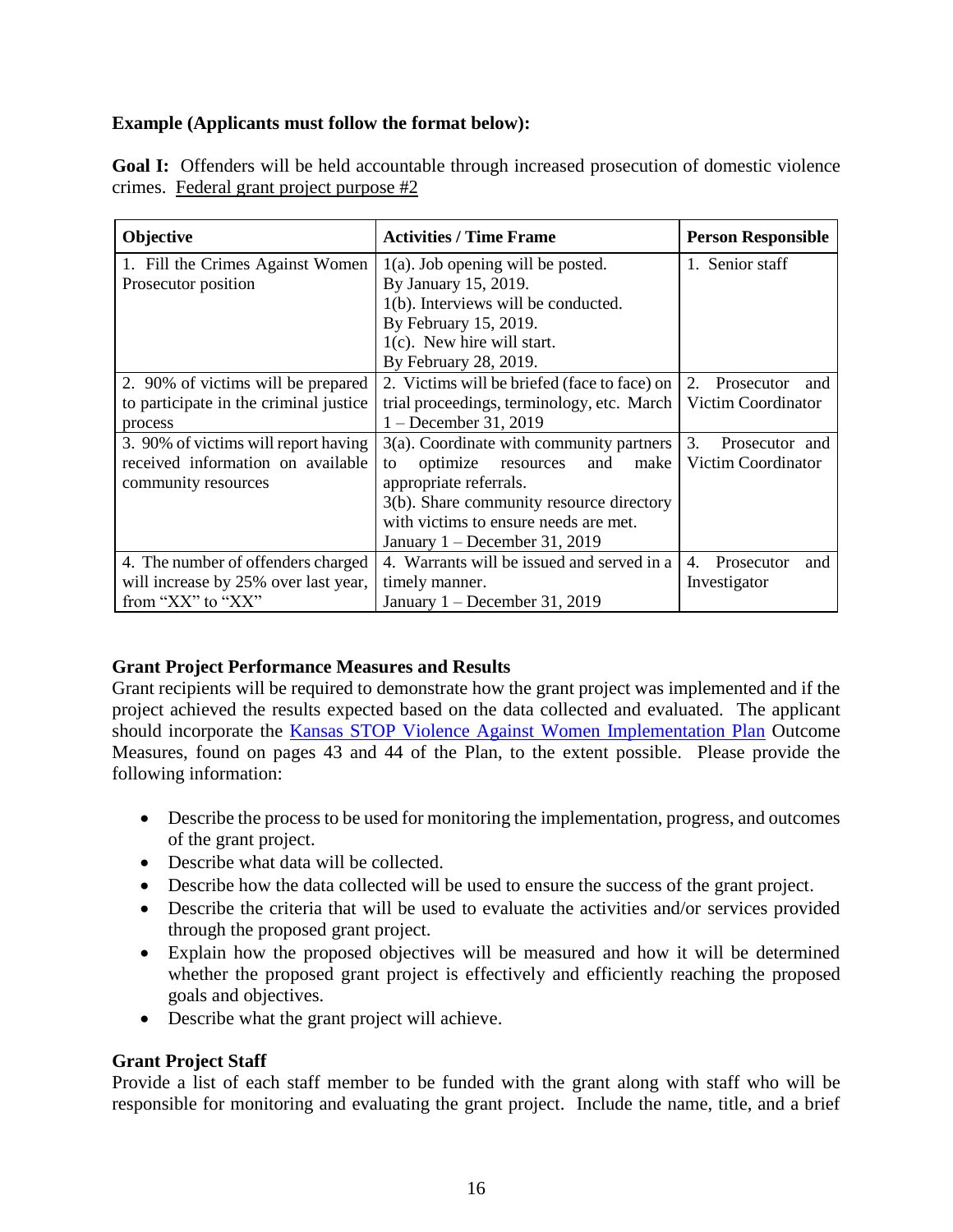job description for each staff listed. In addition, describe how this staffing pattern will help meet the goals of the grant project.

#### **Coordinated Community Response Information**

Grant funds are maximized when community agencies work together at all levels. Funding priority shall be given to agencies that demonstrate and maintain true collaboration. Describe how the applicant is developing a coordinated community response in combating crimes against women. The description must include who is involved and the actions that have been taken by the group (i.e. developed protocols, training). If the grant project is statewide, describe what technical assistance or networking will be provided to local communities.

In addition, provide the following information:

- Describe how and with what entities the applicant collaborates with or proposes to collaborate with to carry out the grant project and coordinate resources for victims of domestic violence, sexual assault, dating violence, and stalking.
- List the point of contact for each agency the applicant will collaborate with in providing services or making referrals during the grant period.
- Explain how the applicant will cooperate with law enforcement, prosecuting attorneys' offices, courts, and other governmental or nonprofit agencies.
- Describe any new collaborative efforts that the applicant will undertake during the grant period and the impact the collaboration will have on the grant project.
- Describe how collaboration with units of government and/or with organizations will maximize grant funds.
- Describe how S.T.O.P. VAWA grant project funds will fulfill a gap in service and avoid duplication of services or resources in the applicant agency, related agency, or community.

#### **Underserved Populations**

Define the underserved population identified in the applicant's service area, including those that may be underserved because of ethnic, racial or cultural background; language diversity; persons with disabilities; or geographic isolation. Use local data to support the populations identified as underserved. Provide the applicant's plan, including a description of the specific steps that will be taken by the applicant, to provide outreach and services to the underserved populations.

#### **Sustainability**

Provide a detailed description that explains what efforts are being made, or will be made, to ensure the long-term fiscal and programmatic sustainability of the project and program. The applicant must detail how the project will be funded in future years if S.T.O.P. VAWA funding declines or is not available.

#### **Dissemination of Crime Victims' Rights Information**

Describe the applicant's written procedures for assisting victims of crime in seeking available crime victims' compensation benefits and informing crime victims of their rights as provided by law. The procedures must detail how victims will be informed of their statutory rights as provided in K.S.A. 74-7333 and amendments thereto.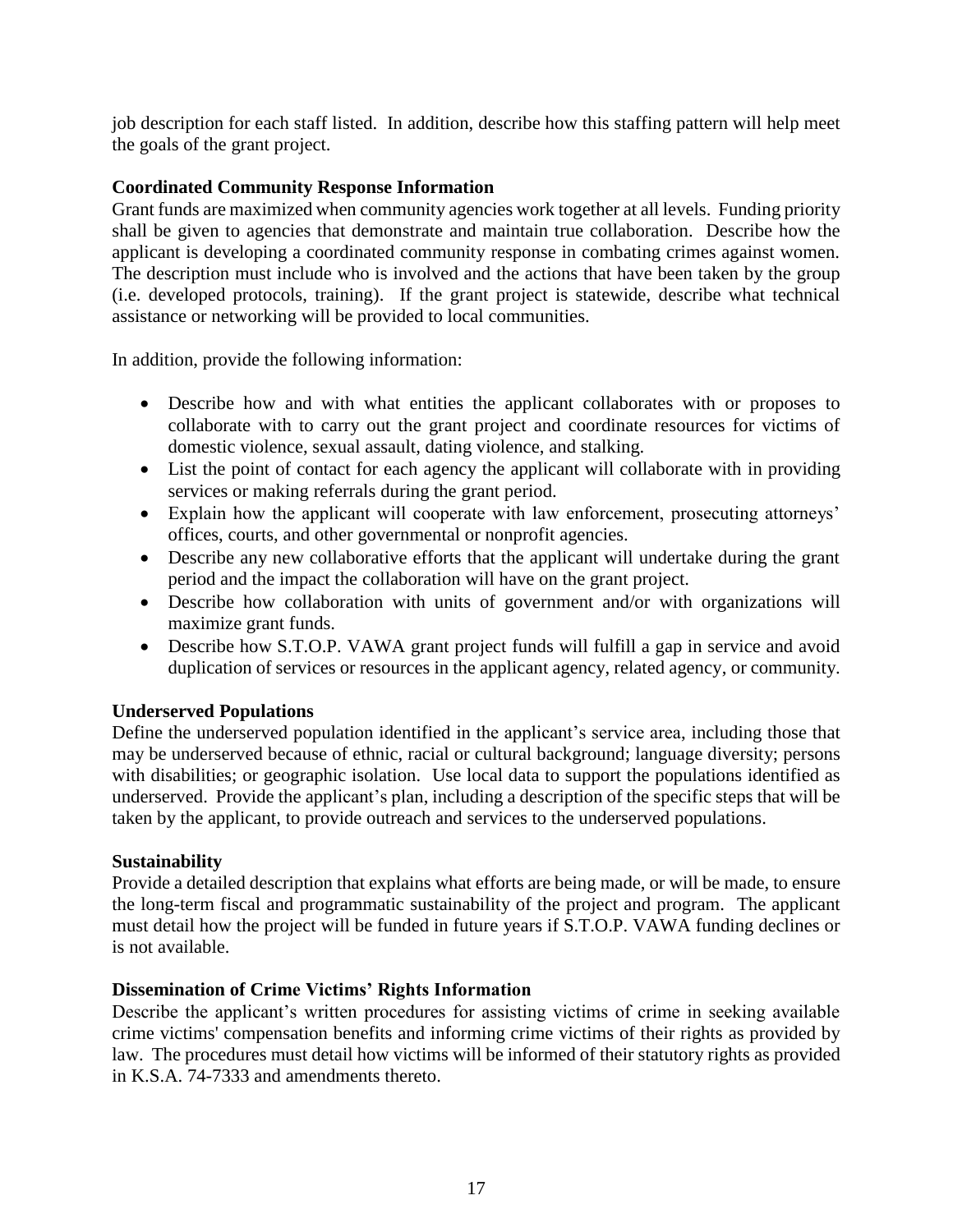#### **Civil Rights Contact Information**

Applicants must include the name, address, and telephone number of the civil rights contact person who is responsible for ensuring that all applicable civil rights requirements are met and who will act as liaison in civil rights matters.

#### **DUNS Number and SAM Registration**

Applicants must provide the agency's DUNS number and SAM expiration date. A DUNS number is a unique nine-digit sequence recognized as the universal standard for identifying and keeping track of entities receiving federal funds. The DUNS number will be used throughout the grant life cycle. Obtaining a DUNS number is a free, simple, one-time activity. Obtain one by calling 1 866-705-5711 or by [applying online.](https://www.dandb.com/product/companyupdate/companyupdateLogin?execution=e1s1) In addition, applicants shall ensure that the agency has an "active" status in the [U.S. System for Award Management \(SAM\)](http://www.sam.gov/) prior to submitting a S.T.O.P. VAWA application.

#### **Grant Management Capacity**

In accordance with requirements described in the Federal Office of Management and Budget (OMB) Uniform Guidance for Federal Awards, 2 C.F.R. Part 200, the KGGP must assess the applicant's ability and capacity to implement the proposed S.T.O.P. VAWA project in full compliance with Federal statutes, regulations, and terms and conditions of a subgrant award. Applicants must provide the following information:

- Describe the applicant's written accounting policies and procedures and how often they are updated.
- Describe the applicant's procedures for ensuring that each grant award and associated match are accounted for separately and distinctly from other sources of revenue.
- Describe the applicant's accounting system, when the current system was implemented, its level of automation, and type(s) of technology utilized; describe any manual accounting processes used to complement the system.
- Describe the applicant's procedures for monitoring the approved grant project budget and tracking expenditures at a line item level.
- Describe the applicant's internal controls for ensuring that grant project expenditures are solely for allowable and approved purposes.
- Describe the applicant's reserve and/or capacity to manage a S.T.O.P. VAWA subgrant award on a reimbursement basis.
- Describe the knowledge, qualifications, experience, and training of programmatic and fiscal staff responsible for assuring grant compliance.
- Describe experience managing other grant funds awarded to the applicant agency by entities other than the KGGP during the previous five years, including the name of the grant program, the purpose of the program, the funder(s), the year(s) awarded, whether any monitoring was conducted by the funder(s), and what findings were cited by the funder(s).

#### **Current Audit Report**

All applicants **must** provide information in this section of the Project Narrative on when the organization's most recent financial audit was completed, who performed the audit, what period it covered, whether the applicant met the threshold for a Single Audit, and where the audit is filed.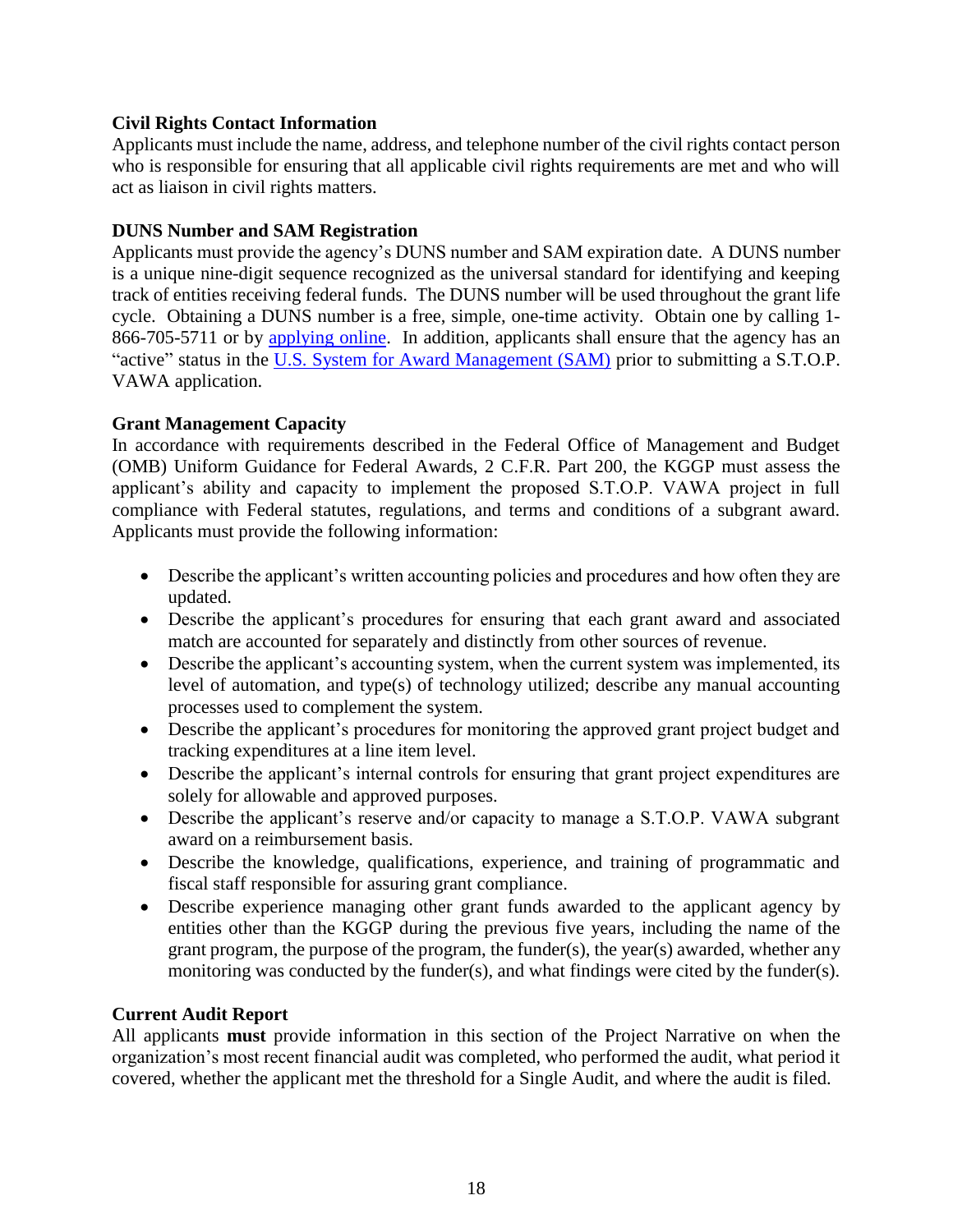Nonprofit, community, or faith-based organizations must also provide a copy of the most recent audit report, including the Single Audit report if applicable, and IRS Form 990 to the KGGP. If the KGGP has **not** previously received a copy of the nonprofit, community, or faith-based organization's most recent audit report and IRS Form 990, both items must be forwarded by U.S. Mail to: Kansas Governor's Grants Program, Landon State Office Building, 900 SW Jackson, Room 304 North, Topeka, KS 66612-1220. Include with the audit the Auditor's Letter to Management if applicable. If there are any findings and/or recommendations in the audit report or in the Letter to Management, explain how the findings and/or recommendations were, or will be, addressed by the applicant.

If the agency is a city or county government, a current audit does not need to be submitted. However, governmental agencies **must** still provide information in this section of the Project Narrative on when the most recent audit was completed, who performed the audit, what period it covered, and where the audit is filed.

# **Grant Project Budget**

The applicant must submit a grant project budget that is reasonable and cost effective. All grant project-specific budget information is completed online within the provided data fields of the Grant Portal. No *grant project* budgetary documents are uploaded as part of the application.

Requested line items must be clearly linked to the proposed activities to be conducted in achieving the goals and objectives of the project. The budget must adhere to allowable costs and activities as outlined in this S.T.O.P. VAWA solicitation, Federal Office of Management and Budget (OMB) Uniform Guidance for Federal Awards, [2 C.F.R.](http://www.ecfr.gov/cgi-bin/text-idx?SID=2c6d1c9f8de1f9619110b4599d84a234&mc=true&node=pt2.1.200&rgn=div5#_top) Part 200, and the U.S. Department of Justice DOJ [Grants Financial Guide](http://ojp.gov/financialguide/DOJ/index.htm) effective edition.

As stated on page two of this solicitation, the KGGP must allocate a minimum of 25 percent for law enforcement, 25 percent for prosecution, five percent to courts, and 30 percent for nonprofit, community, and faith-based victim service organizations. The remaining 15 percent may be allocated at the discretion of the Kansas Governor's Grants Program (KGGP) within the parameters of the Federal S.T.O.P. VAWA guidelines. To assist the KGGP in documenting these allocations, applicants must indicate in the grant project budget the purpose for each line item by utilizing the appropriate field or fields: Law Enforcement, Prosecution, Courts, Victim Services, Discretionary, and/or Match. The allocation of requested grant project funds must correlate with the applicant's goals and objectives.

A detailed calculation and brief narrative explanation must be provided in the Description field of each line item. Calculations shall clearly demonstrate how the requested amounts were derived and must account for both the federal funds requested and the non-federal match provided, including the match source(s). As stated on page six, any tribe or nonprofit victim service organization receiving funds from the 30 percent allocation for victim service organizations are exempt from the match requirement. Personnel must be listed by the agency-assigned title for the position. Positions shall be classified as "New" *only if* the requested position would be a new position for the agency. Personnel and associated fringe benefit costs must be demonstrated in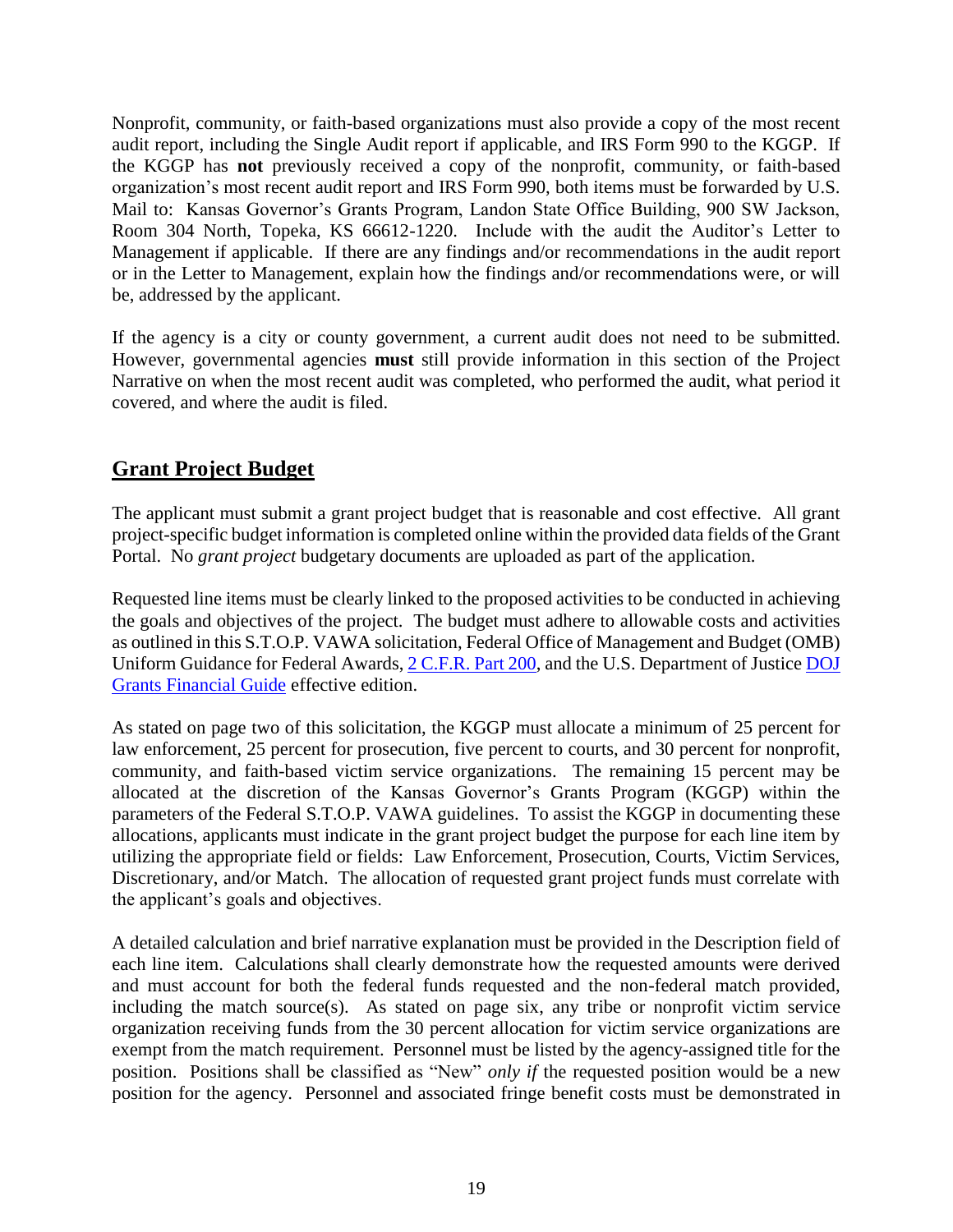terms of full compensation and the percentage of time to be devoted to the S.T.O.P. VAWA grant project for each position requested. Fringe benefit costs shall not be allocated to a position at a rate exceeding the portion of personnel costs requested in the S.T.O.P. VAWA Personnel category. Training events and other travel costs must be specifically identified to the extent possible. Following are examples of descriptions that might be used for line item requests. Visit the [KGGP](http://www.grants.ks.gov/resources/getting-started)  [Resource page](http://www.grants.ks.gov/resources/getting-started) for more guidance.

| Line Item                 |                      | Federal<br>Prosec. |         | Match    | Description                                                                                                                                                                                                                                                                                                      |  |
|---------------------------|----------------------|--------------------|---------|----------|------------------------------------------------------------------------------------------------------------------------------------------------------------------------------------------------------------------------------------------------------------------------------------------------------------------|--|
| Advocate                  | \$23,985<br>\$30,750 |                    | \$7,995 |          | Full-time, hourly, 40 hrs./wk., 100% of time on project;<br>employee scheduled to receive a 5% raise on July $1^{st}$ .<br>$($15.00/hr. x 1,040 hrs.) + ($15.75 x 1,040 hrs.) = $31,980,$<br>75% federal/25% match is City of 'x' general funds                                                                  |  |
| Attorney                  |                      |                    |         |          | Full-time, salaried, 60% of time on project; approved for 5%<br>raise on July 1 <sup>st</sup> : (\$50,000 x .5 year) + (\$52,500 x .5 year) =<br>\$51,250 x .6 of time = \$30,750                                                                                                                                |  |
| Volunteers<br>$(In-Kind)$ | \$                   | $\theta$           |         | \$10,250 | Volunteers will provide phone and victim follow-up<br>assistance: \$10/hr. based on comparable compensation x<br>$1,025$ hours                                                                                                                                                                                   |  |
| Conferences/<br>Workshops | \$.                  | 660                | \$.     | 220      | Crime Victims' Rights Conference, April 2019, Wichita:<br>(\$120 registration x 2 staff) + (200 miles x \$.50/mile x 1<br>vehicle) + $(\frac{$90}{night} x 2$ nights x 2 staff) + per diem $\frac{$45}{day}$<br>less \$15 for lunch provided x 3 days x 2 staff) = \$880, 75%<br>federal/25% match is city funds |  |

# **Current and Next Fiscal Year Agency Budgets**

Upload the applicant's current and next fiscal year budgets, including balanced **income and expenses**. Include the fiscal period utilized by the agency. List all staff positions separately with their respective salaries/wages. If the applicant is under the umbrella of a larger entity, submit the budget developed for the applying program. Agency income must list **all** sources of financial support (i.e. foundations, government agencies, fund-raising events, individual contributions). For each income source, state the amount and its status (received, requested, committed, or projected). If the income is requested or projected, state the date the program expects to be notified of the funding decision or the date the program anticipates collecting the income. Include the appropriate pro-rated portion of this grant application request as budgeted income with a "requested" status. Also, be sure that all line items requested in this application can be found in the program's budget for expenses.